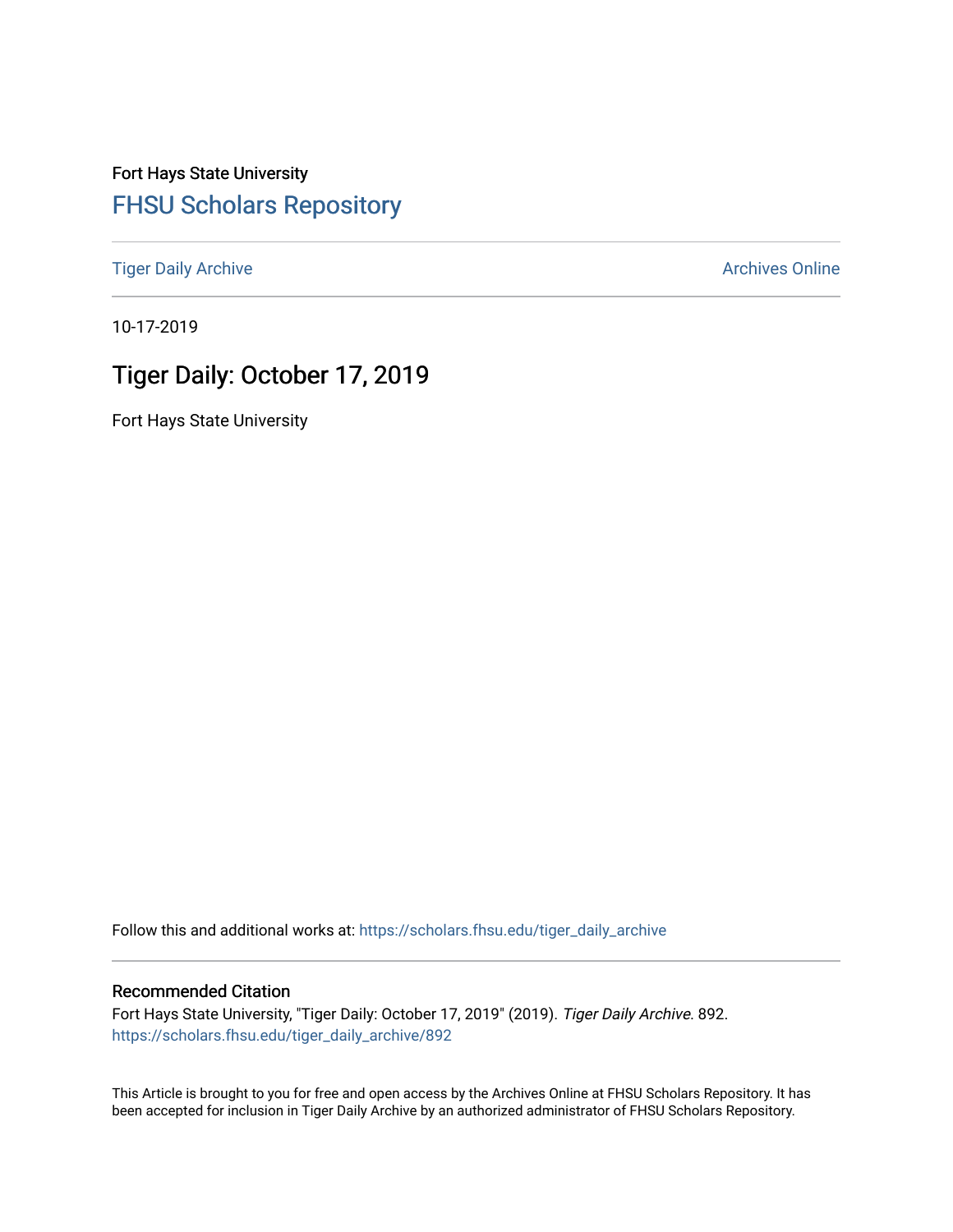# **Tiger Daily [October 17, 2019]**

# Tiger Daily

Thu 10/17/2019 10:36 AM

**To:** Tiger Daily <TigerDaily@fhsu.edu>



#### **ANNOUNCEMENTS**

- **Calendar: Upcoming Professional Development [Opportunities](#page-2-0)**
- **Phi Kappa Phi Excellence in [Innovation](#page-2-1) Award**
- **Undergraduate [Research/Scholarly](#page-2-2) Activities Recruitment Event**
- **Call for 2020-2021 New First-Year Learning [Communities](#page-3-0)**
- **Academic Advising [Certificates](#page-3-1) and Training**
- **FHSU Center For Civic Leadership [Fellowship/Scholarship](#page-4-0) Opportunities**
- **FHSU NAfME – [Collegiate](#page-4-1) Chapter Frozen Pastries Sale**
- **Voice To Vision Survey [Announcement](#page-5-0)**
- **STEPS to Success [Wellness](#page-5-1) Program**
- **Graduate Scholarly Experience Grant [Applications](#page-5-2)**
- **Faculty [Development](#page-5-3) Funding**
- **[Makerspace](#page-6-0) Materials Needed**
- **Earth [Science](#page-6-1) Week**
- **[Socktober](#page-6-2) is Here!**
- **2019 [American](#page-7-0) Chemical Society (ACS) Midwest Regional Meeting**
- **Digital [Promotion](#page-8-0) Available in the Union**
- **Faculty and Staff Exchange [Opportunities](#page-8-1) in Xi'an and Lanzhou, China – Summer 2020**
- **Student [Government](#page-9-0) Association Election Forums**
- **German Study Abroad 2020 Summer Program in Essen, [Germany](#page-9-1)**
- **Forsyth Library Presents: "Before the Interstate: Traveling Two Lane [Highways"](#page-9-2)**
- **Hays [Symphony](#page-9-3) Fourth Annual FREE Halloween Children's Concert**
- **[Homecoming](#page-10-0) Survey Now Available**
- **KAMS Summer Camps 2020 [Proposals](#page-10-1)**

# **EVENTS**

# **THIS WEEK/WEEKEND**

- **[Geo-Trivia](#page-10-2) at the Union – TODAY; 11:00am to 1:00pm**
- **President's [Distinguished](#page-10-3) Scholar Presentation & Reception – TOMORROW; 3:00pm**
- **FHSU Wind [Ensemble](#page-11-0) & Choirs Fall Concert: "As If to See the Moon" – October 18; 7:30pm**
- **[Cheyenne](#page-11-1) Bottoms Star Gazing – October 18; 8:00pm to 10:00pm**
- **[Run/Walk](#page-11-2) to Help Children Talk 5k Event – October 19; 8:15am**
- **SWIPE Out [Hunger](#page-11-3) – October 19; 10:00am to 12:00pm**
- **National Fossil Day Sunday – Explore the Ice Age of Kansas at [Sternberg](#page-12-0) Museum – October 20; 1:00pm to 5:00pm**

# **FUTURE EVENTS**

- **Free [Speech](#page-12-1) Week – October 21 through 23; 11:30am to 1:00pm**
- **Times Talk: Free [Speech](#page-12-2) – October 22; 12:00pm to 1:00pm**
- **Women [Entrepreneurship](#page-12-3) Week: Panel Discussion – October 22; 12:00pm to 1:15pm**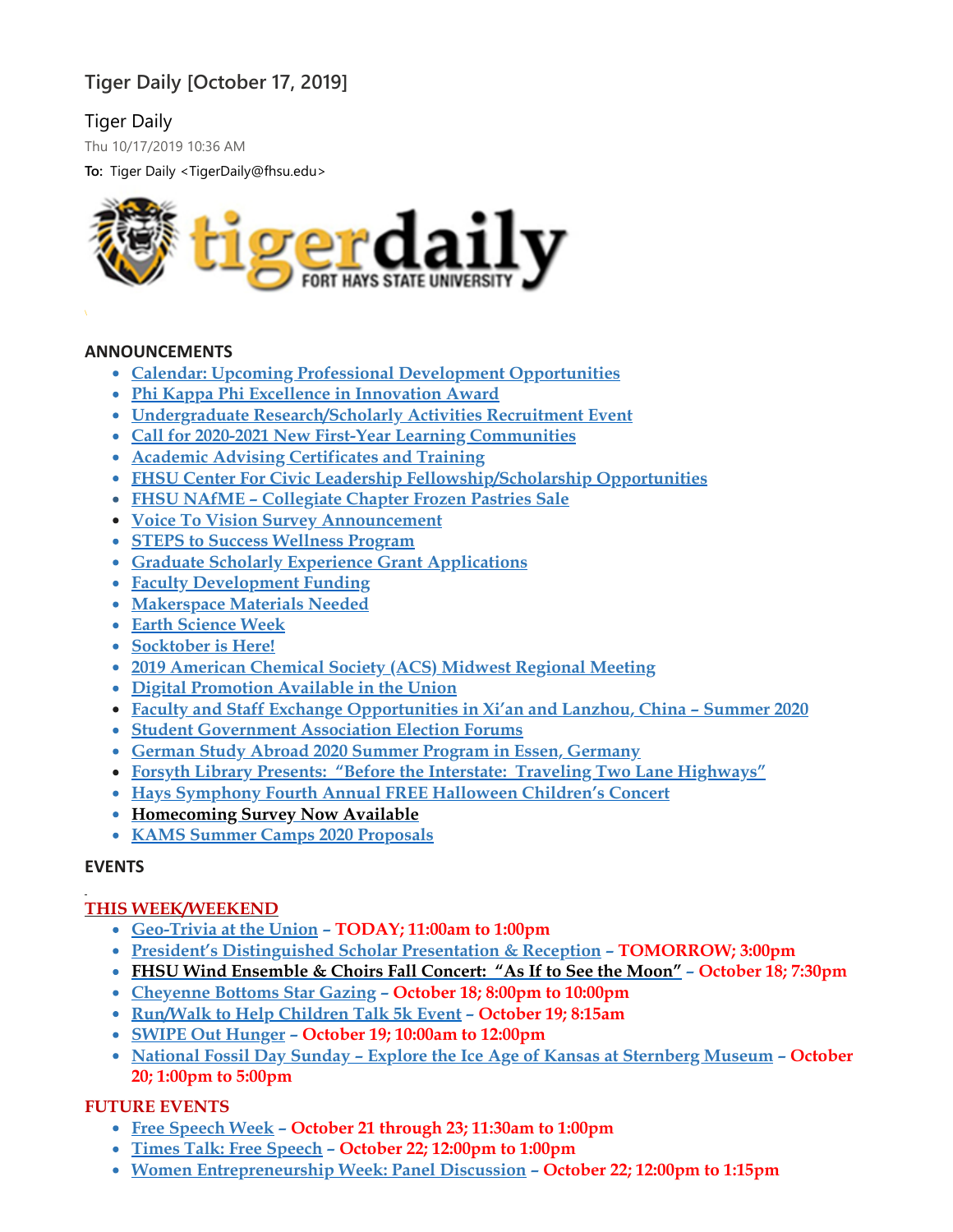- **TILTed Tech [Mini-Conference:](#page-12-4) Qualitative Research and Dedoose – October 22; 12:00pm to 3:00pm**
- **["Open"](#page-13-0) Office Hours – October 23 and 24; 11:00am to 1:00pm**
- **United [Nations](#page-13-1) Day – October 24; 12:00pm to 1:30pm**
- **Red Flag [Awareness](#page-13-2) Walk - October 24; 4:00pm to 5:00pm**
- **Student Town Hall [Meeting](#page-14-0) – October 24; 5:00pm to 6:00pm**
- **[Makerspace:](#page-14-1) Cubesats– October 24; 5:00pm to 6:00pm**
- **MDC Workshop – Mobile [Photography](#page-14-2) – October 25; 8:30am to 12:00pm**
- **MDC Workshop – Instagram [Marketing](#page-14-3) – October 25; 1:00pm to 4:30pm**
- **The [Crawl](#page-15-0) to End ALZ – October 26; 6:00pm**
- **MDC Workshop – [Leadercast](#page-15-1) Hays – November 6; Times below**

# **SHARE WITH STUDENTS**

- **First Year Student [Opportunity](#page-16-0) – 2019 First Year Institute**
- **Political Science [Offering](#page-16-1) Several Short Courses For Spring 2020**
- **Scholarship [Application](#page-16-2) Priority Deadline**
- **Using Social Media in Your Job [Search](#page-17-0)**
- **[FHSU/Dane](#page-17-1) G. Hansen Internships**

# **STUDENT ABSENCES**

- **American Criminal Justice [Association](#page-17-2) Conference**
- <span id="page-2-0"></span>**Hansen Hall [Entrepreneurship](#page-18-0) Tour**

# **ANNOUNCEMENTS**

# **Calendar: Upcoming Professional Development Opportunities**

Check out upcoming professional development opportunities! The TILT TigerLearn event calendar is your go-to for professional development at FHSU! Check it out here: [http://tigerlearn.fhsu.edu/events/.](http://tigerlearn.fhsu.edu/events/)

To provide faculty and staff with one easy place to see all professional development at FHSU, we're happy to include your event on the TigerLearn calendar. We can include links to your registration site, contact persons for questions, etc. Just contact [TILT-FacultyDev@fhsu.edu,](mailto:TILT-FacultyDev@fhsu.edu) and we'll add your event right away!

# <span id="page-2-1"></span>**Phi Kappa Phi Excellence in Innovation Award**

# *Phi Kappa Phi- \$100,000 Excellence in Innovation Award*

The collegiate honor society, Phi Kappa Phi, is now accepting submissions for its 2020 Phi Kappa Phi Excellence in Innovation Award. The recipient institution will receive \$100,000 in tangible recognition. The winner will be determined based on institutions' best practices in response to the changes facing higher education in the twenty-first century. This is a great opportunity to showcase Fort Hays State University's stand on- issues of affordability, access, diversity, retention, new technology, etc.

If you are interested please visit [https://www.phikappaphi.org/grants-awards/institutions/excellence-in](https://www.phikappaphi.org/grants-awards/institutions/excellence-in-innovation#.XY0FBlVKiUk)innovation#.XY0FBlVKiUk to learn about the award criteria, eligibility and application timeline for the 2020 \$100,000 Excellence in Innovation Award.

# <span id="page-2-2"></span>**Undergraduate Research/Scholarly Activities Recruitment Event**

The Undergraduate Research Experience (URE) Steering Group is hosting an event, "pURE Pie," on Wednesday, November  $6^{\text{th}}$  from 5:30 – 7:00 p.m. in the south study area of Forsyth Library to help connect undergraduate students with faculty members who are engaged in research/scholarly activities and who would like to recruit new undergraduate students to their projects. This is an opportunity for you to invite students into current and future projects at all levels – from beginning student-researchers to more experienced students who are interested in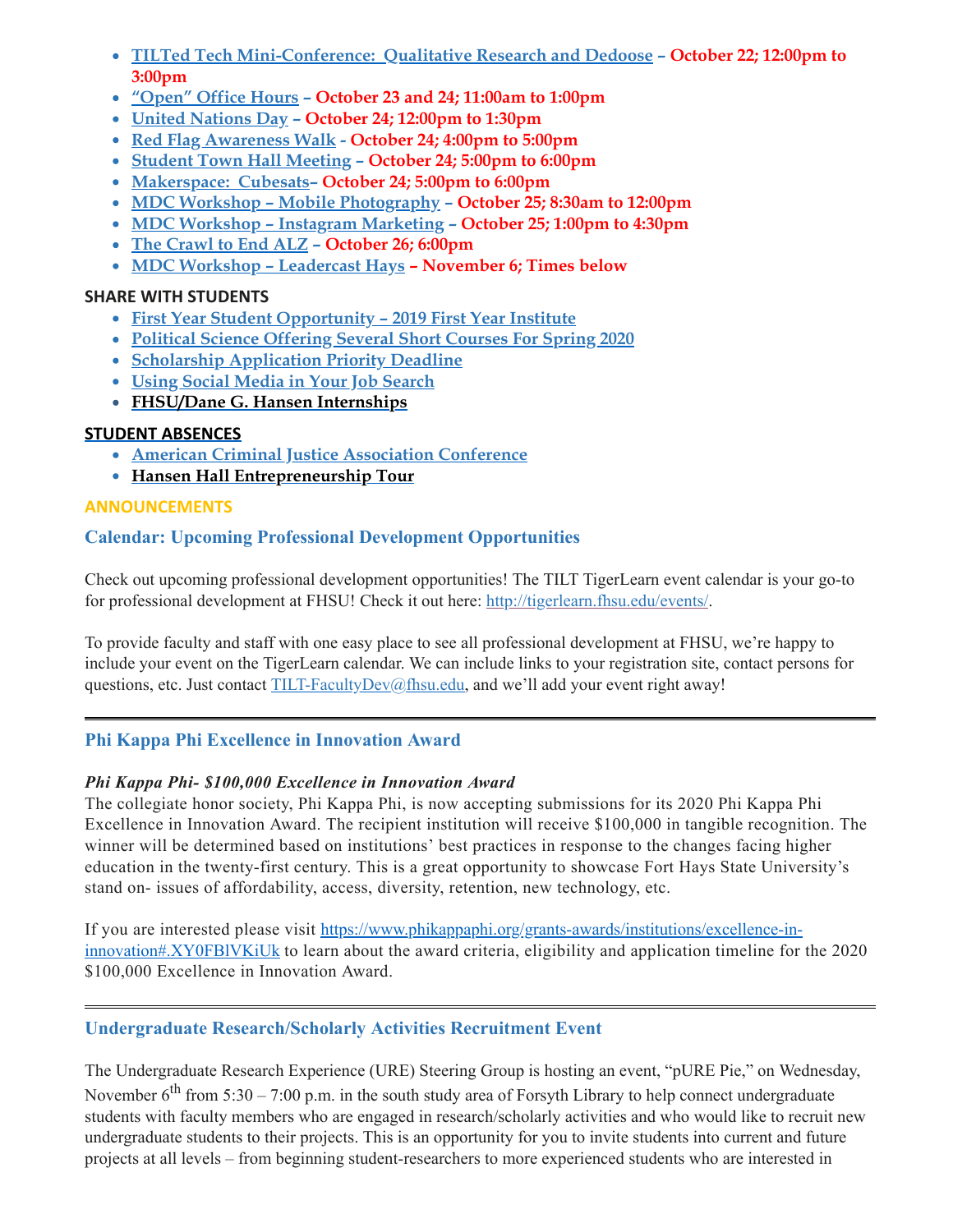expanding their horizons in a new area or even across disciplines! Those who have been awarded URE grants, new faculty, and seasoned faculty are all equally welcome and encouraged to attend. For more information or to sign up as a participant, please contact Maureen Duffy at  $\frac{m \cdot \text{p} d\xi}{m \cdot \text{p} d\xi}$ 

# **Call for 2020-2021 New First-Year Living Learning Communities**

We are currently accepting proposals for new first-year learning communities for the 2020-2021 academic year. Each year, approximately 300 first year students choose to participate in one of the learning communities. LLCs are comprised of 14 or 28 first-year students who:

- <span id="page-3-0"></span>Live together on the same residence hall floor in Victor E. Village.
- Take 2-3 learning community-designated courses together in the fall semester.
- Take 1-2 learning community-designated courses together in the spring semester.
- Participate in a signature co-curricular experience as well as additional activities throughout the year.

If you would like to propose a new learning community, please complete the [registration](https://tigerlink.fhsu.edu/submitter/form/start/350883) process at by Monday, October 21 at 4:30 p.m.

Contact Taylor Kriley, Interim Assistant Vice President of Student Affairs, at the student and to schedule a meeting to learn more about the first-year living learning community program and brainstorm new living learning community options.

# <span id="page-3-1"></span>**Academic Advising Certificates and Training**

The Academic Advising and Career Exploration Center offers certificates for academic advisors each semester. The schedule for this fall is available below.

If you have attended sessions in the past and need to know which sessions you have left to receive your certificate, please email your name and department to **[advising@fhsu.edu](mailto:advising@fhsu.edu)** for assistance.

**NOTE:** This is open to both faculty and staff. Please feel free to bring your lunch to the session.

**RSVP:** Please let us know if you are planning to attend by replying to **[advising@fhsu.edu](mailto:advising@fhsu.edu)**. We will send you a calendar entry that you will need to "Accept and Send the Response Now". This will allow us to have the appropriate room size and number of handouts. We look forward to seeing you at our sessions.

### **ADVISING SPECIAL POPULATIONS CERTIFICATE**

This certificate will provide information on working with the diverse needs of our students. Whether you are currently advising students in the population or not, you will gain information that can assist you. Participants must attend each session to receive the certificate. The following are the dates for the spring sessions.

October 17, 2019, 12-1 PM *Advising Special Populations-Student-Athletes* October 31, 2019, 12-1 PM *Advising Special Populations-International Students* November 7, 2019, 12-1 PM *Advising Special Populations-Students with Disabilities* November 21, 2019, 12-1 PM *Advising Special Populations-Transfer Students*

### **Spring 2020 ACCESS for Student Success Advisor Training**

The ACCESS for Student Success program requires all first-time freshman to meet with their academic advisor six times throughout the first year (three in the fall, three in the spring). This training session will provide information on content and delivery methods that can assist advisors in the planning and execution of spring ACCESS I, II and III meetings. Advisors need to only attend one of the two dates listed.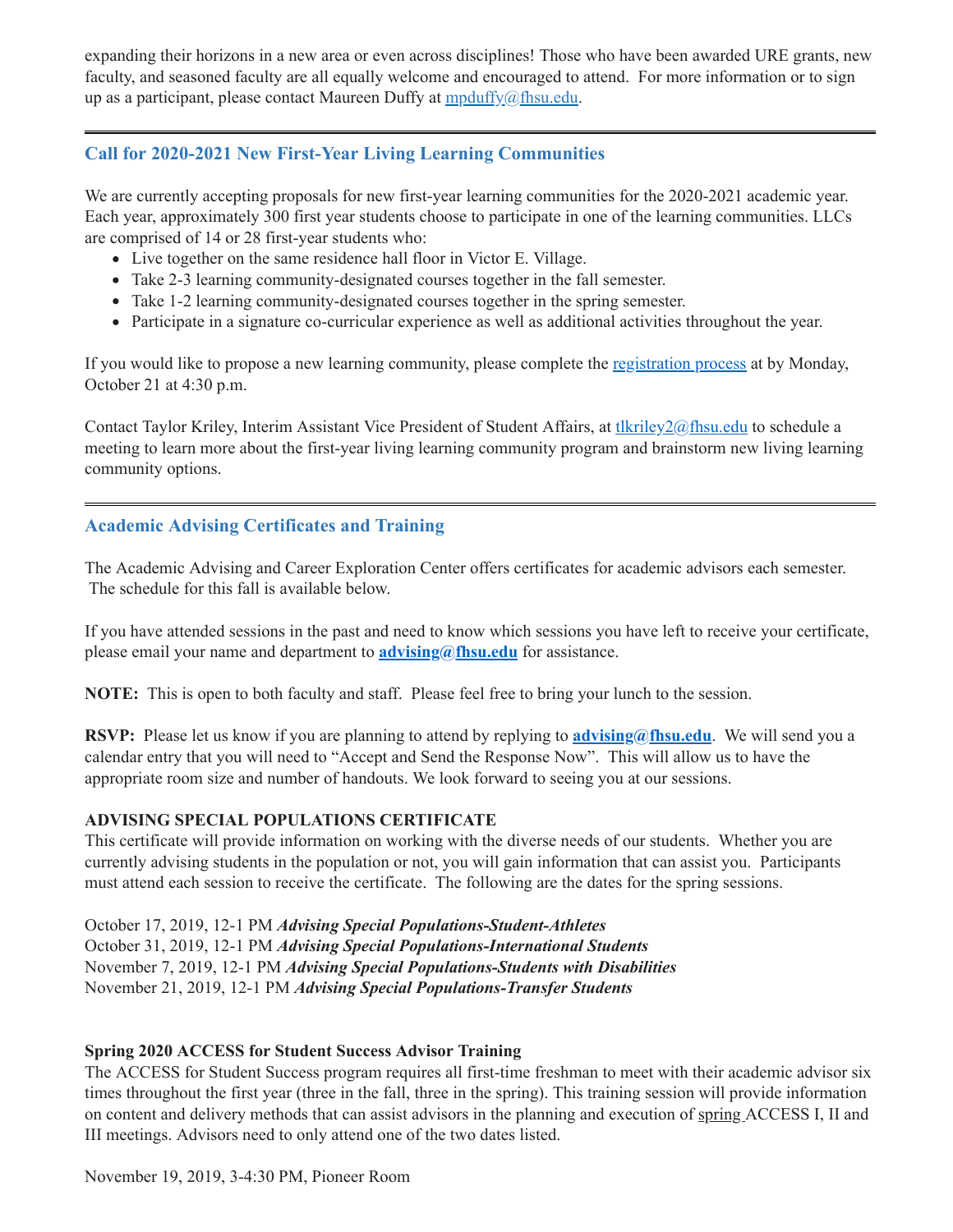#### **NACADA Webinars**

The Academic Advising and Career Exploration Center and Office of Student Affairs will be hosting the following webinars from NACADA: The Global Community for Academic Advising thanks to the generosity of the Office of Student Affairs. These webinars are open to faculty and staff.

Thursday, November 14, 2019 1:00 PM – 2:00 PM All I Need to Know (about Academic Advising) I Learned...

Wednesday, December 11, 2019 1:00 PM – 2:00 PM Academic Advising and Trans Equity: Building our Tomorrow

### <span id="page-4-0"></span>**FHSU Center for Civic Leadership Fellowship/Scholarship Opportunities**

The FHSU Center for Civic Leadership is seeking applications for its newly created Fellows Program! The program is designed to provide freshman and sophomores with hands on experience creating handbooks, developing activities, recruiting volunteers, and participating in Center for Civic Leadership (CCL) events.

Fellows will commit five (5) hours each week that school is in session (November through May) to work with Student Project Coordinators to learn more about the CCL and its projects and to contribute to aforementioned activities in the previous paragraph. Additionally, Fellows will receive support and mentoring for the development or refinement of personal, professional, and leadership skills.

Fellows who successfully complete the terms of service will be awarded a \$1,000 scholarship and will receive priority consideration for paid student employment within the CCL as openings arise.

For an application, please contact Dr. Donnette Noble. Office: 785-628-4415 Email: dinoble@fhsu.edu Please submit completed applications to the **Department of Leadership Studies, Rarick Hall #235 on or before October 21, 2019**.

# <span id="page-4-1"></span>**FHSU NAfME – Collegiate Chapter Frozen Pastries**

#### **Enjoy Delicious Kansas Maid Pastries for the Holidays!**

NAfME (National Association for Music Education)-Collegiate chapter members are selling Kansas Maid Frozen Pastries now through November 4! All 22-ounce frozen pastries are priced at \$15.25. Braid flavors include: Cherry, Cinnamon, Cream Cheese, Apple, Strawberry-Cream Cheese, Italian (garlic and herbs), and Raspberry. Cinnamon Rolls and Caramel Sticky Buns are 9-count items. Payment is due when orders are placed. **Mark your calendars! Orders must be picked up on Wednesday evening, November 20 th , between 6:00-7:00 p.m. in Parking Lot A2, directly across from the Memorial Union main entrance. Pastries not picked up by 7:00 p.m. will be resold**.

For more information or to place your order, call 785-628-5352 or email [ljandrews@fhsu.edu.](mailto:ljandrews@fhsu.edu) We look forward to your support!

*Laura J. Andrews, NAfME-Collegiate Chapter Adviser*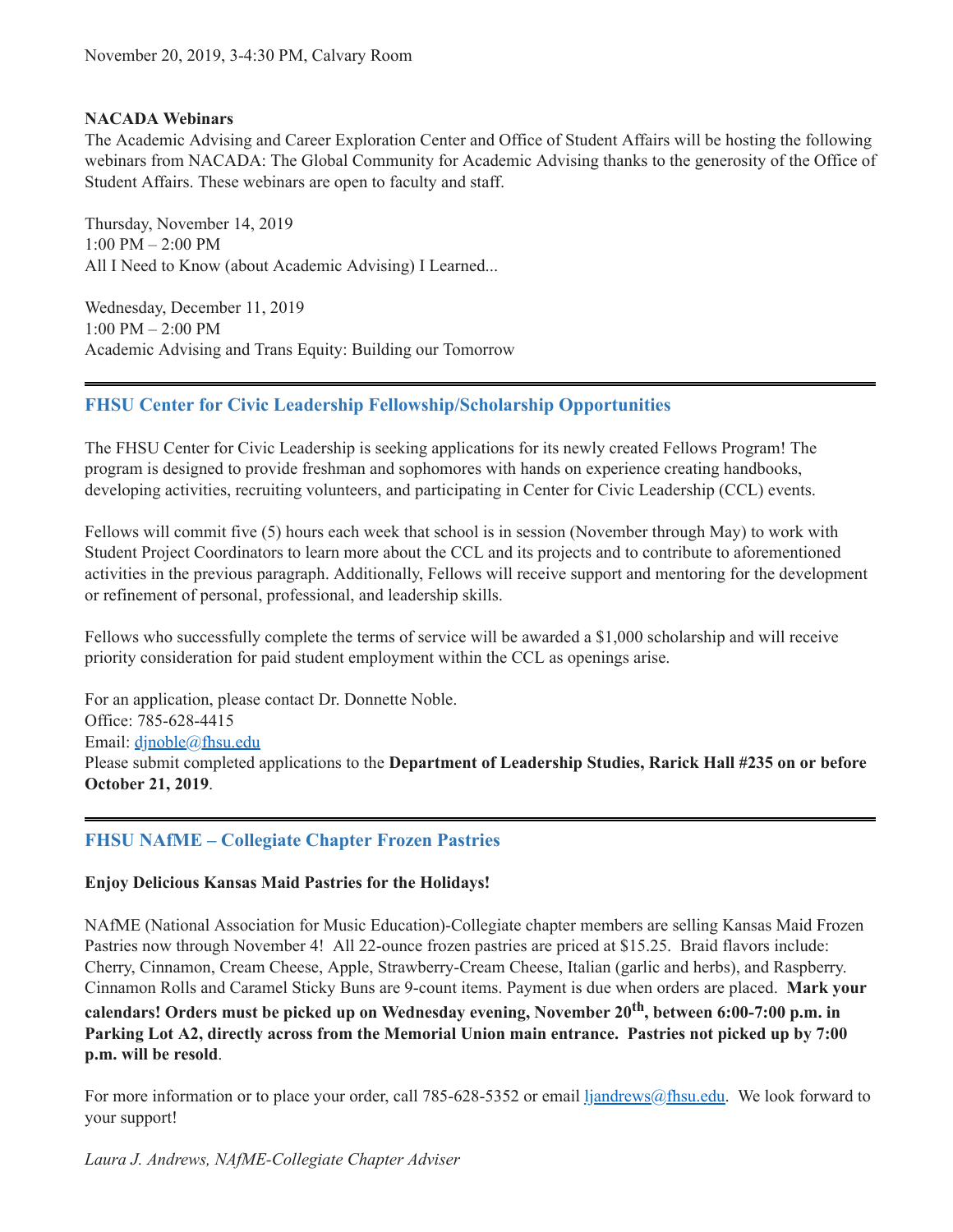#### <span id="page-5-0"></span>**Voice to Vision Survey Announcement**

Chartwells is excited to announce that Voice to Vision Surveys are now online. Please take a moment to share your feedback by October 31<sup>st</sup>. Behalf of Chartwells, I thank you for your feedback & time. Amila Ramanayake, Senior Director of Dining Services, Chartwells Fort Hays State University.

#### [https://www.bvfpulse.com/prod/pulse.site/t/VFDR](https://linkprotect.cudasvc.com/url?a=https%3a%2f%2fwww.bvfpulse.com%2fprod%2fpulse.site%2ft%2fVFDR&c=E,1,iVqQKXLUhqgrui_Iz1Wezy7b9M_A9AoUaW17OT4gxIkVeVRTJxZ8P0Ahv246SkHZxwdovYFFUUDQZVzQSYvlatCbydiXCEsL4dyEbeHxPuF3QL4ibI6R&typo=1)

#### <span id="page-5-1"></span>**STEPS to Success Wellness Program**

Did you know that 1 in every 4 deaths is related to heart disease? The leading risk factors for heart disease are diabetes, obesity, poor diet, poor physical activity, excessive alcohol use. Heart disease is the leading cause of death for women and men in United States.

[https://www.cdc.gov/dhdsp/data\\_statistics/fact\\_sheets/fs\\_men\\_heart.htm](https://www.cdc.gov/dhdsp/data_statistics/fact_sheets/fs_men_heart.htm) This week, Grab your lunch and come join Mrs. Gubitoso, a nurse practitioner and member of the Preventative Cardiovascular Nurse's Association for a lunch and learn on October 17, 2019 at noon in Stroup Hall, Room 166. You are invited to come and learn more about the simple changes to improve the health of your heart.

### <span id="page-5-2"></span>**Graduate Scholarly Experience Grant Applications**

Now accepting applications for Graduate Scholarly Experience Grants! Deadline is November 1!

The Scholarship Environment Committee announces the call fort proposals for the Graduate Scholarly Experience (GSE) grant program for the 2019-2020 fiscal year. The purpose of the Graduate Scholarly Experience Grant Program is to engage graduate students with meaningful scholarly/creative/research activities. \$6,000 in grant funding is available in each semester (Fall and Spring).

All current Fort Hays State University graduate students are eligible to apply for grants up to \$500. Approved projects may not receive the full amount of funding requested. All graduate students actively doing scholarly/creative/research activities are encouraged to apply. Grants may be used for either consumable supplies for proposed research/scholarly/creative work OR to help defray costs for travel to present the results of such work.

Fall semester applications must be submitted on or before 11:59 p.m. November 1, 2019. Awards must be spent by June 10, 2020. Graduate students can apply for these funds for activities that occurred before the grant is awarded as long as the activity happened between July 1, 2019 and June 10, 2020.

For more information, and to apply, go to [https://fhsu.infoready4.com/CompetitionSpace/#manageCompetitionsDetail/1798878.](https://fhsu.infoready4.com/CompetitionSpace/#manageCompetitionsDetail/1798878)

For questions, please contact Dr. Keith Bremer at [Kabremer@fhsu.edu](mailto:Kabremer@fhsu.edu) or (785) 628-4644.

### <span id="page-5-3"></span>**Faculty Development Funding**

The second 2019-20 deadline *with Chair and Dean electronic approval* is November 1.

- Annual individual limit: \$1200 (attending/networking/other) or \$1400 if presenting. Travel internationally may be eligible for additional \$200.
- *Complete* and *detailed* application responses assist committee review and probability of full funding (within limit). Relevance to university goals refers to the <u>five current strategic plan goals</u>.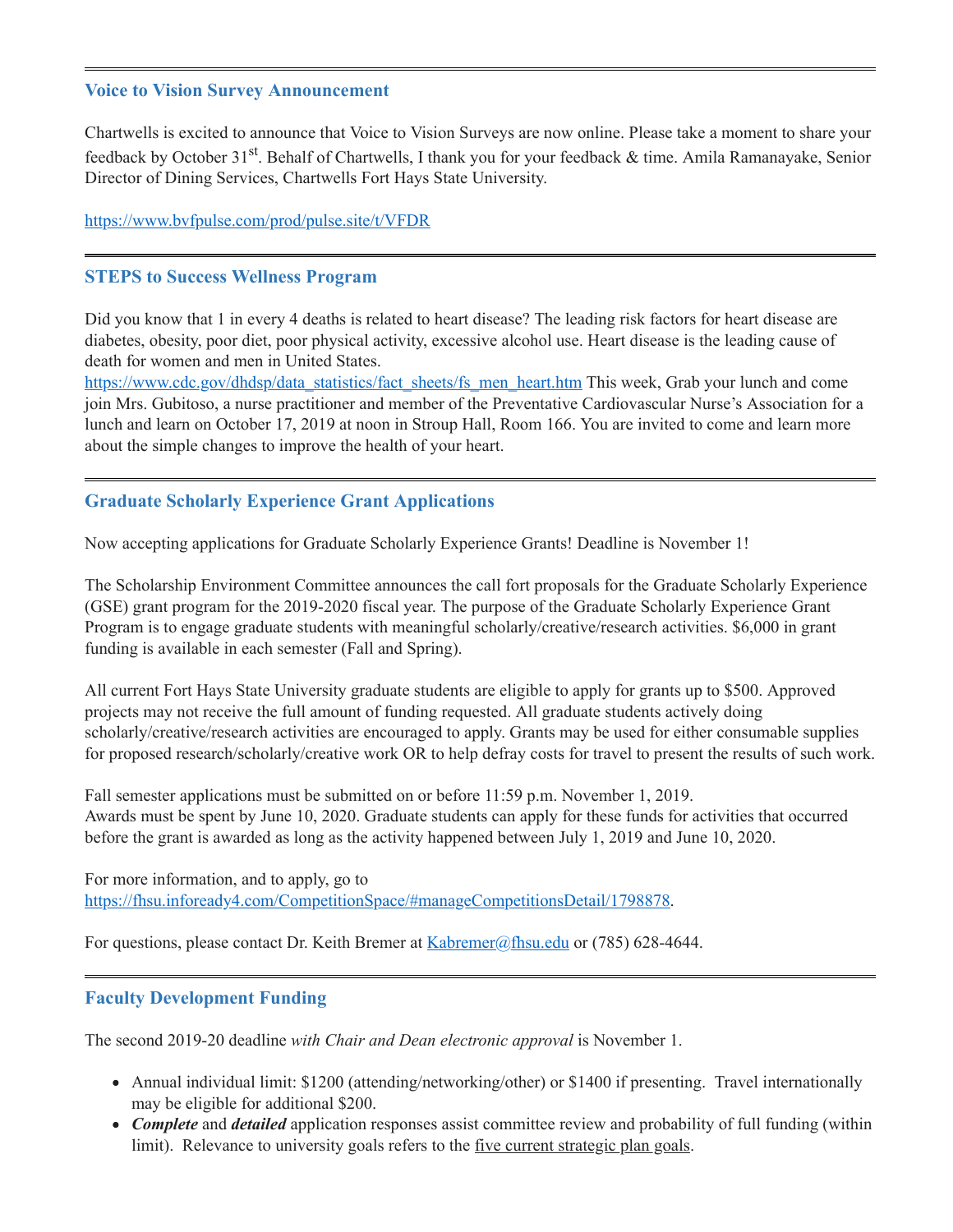- Applications **completing chair and dean electronic approval no later than Nov 1** will be considered in this cycle. Verify **earlier department/college deadlines** with your chair and dean.
- "Other" is now a participation option in addition to attend, present, network. Contact committee chair, Judith Ofcarcik,  $ij\delta$  flats is equivalently via the any questions regarding this option.
- Bank Roll Over: available for higher cost events (over \$3,000) taking place in the *next* academic year (20- 21) and requires applying twice, in 19-20 and again in 20-21. Contact the Office of the Provost for details.
- Funding decisions are relayed approximately *2 weeks* following the due date.

Use this link (Faculty [Development](notes://LNapps/86257474006926D5) Funding) to access **Lotus Notes Workspace** (not web based) application.**\* Read instructions/guidelines** (LN menu, blue buttons) *prior* to completing the form. *Track your application electronic progress* by returning to "Faculty Development Funding" on LN Workspace.

**Additional information**: [https://www.fhsu.edu/academic/provost/faculty\\_dev\\_fund/index](https://www.fhsu.edu/academic/provost/faculty_dev_fund/index)

The next application due date is February 3.

If you have questions or would like assistance accessing and/or completing the FDF form, contact me at [jakohl2@fhsu.edu](mailto:jakohl2@fhsu.edu) or by phone, 4207.

**\***Alternate instructions for accessing the FDF process in Lotus Notes: Open LN Workspace. Use Ctrl O **or** Command O **or** go to the top menu and click File, pull down to Open and then IBM Note Application. Any of these will bring up the "Open Application" box. Next to "Look in" it might say "On My Computer." Click the arrow next to this box to switch it to "*LNapps/FHSU*." In the box below, scroll down to "apps" and open, then scroll down to "Faculty Development Funding" and open. The process will open and will also be placed on your Workspace for future use.

### <span id="page-6-0"></span>**Makerspace Materials Need**

Makerspace is needing CLEAN empty gallon-sized plastic jugs! Please drop off at Forsyth Library downstairs in Makerspace 060 or email or call GG Launchbaugh for pick up:  $g$ glaunchbaugh@fhsu.edu 785-628-4538.

# <span id="page-6-1"></span>**Earth Science Week**

Every year, the FHSU Department of Geosciences hosts daily and week-long events to illustrate the importance, impact, and fun in having geosciences all around us as part of the national Earth Science Week celebration. This year's activity opportunities include: a photography contest, a scavenger hunt (can be done in person or virtually), Travelogue Series Presentation by FHSU Geosciences Alumnus Christopher Neeley, just for fun coloring pages, National Fossil Day activities, Geo-Trivia, and challenges to get you outside and exploring! What is Earth Science Week? The American Geological Institute established Earth Science Week in 1998 to raise awareness of the geosciences and its importance to society. It is supported by the US Geological survey The American Geological Institute established Earth Science Week in 1998 to raise awareness of the geosciences and its importance to society. Earth Science Week national events are supported by the US Geological survey, NASA, NOAA, the National Park Service, and the AAPG Foundation.

To see a full list of activities hosted by the FHSU Department of Geosciences visit our Earth Science Week webpage [https://www.fhsu.edu/geo/events/ESW.](https://www.fhsu.edu/geo/events/ESW)

If you have any questions please email  $g$ eosciences $\omega$ fhsu.edu or call 785-628-5389.

### <span id="page-6-2"></span>**Socktober is Here!**

Did you know that socks are one of the most needed donation items for homeless shelters, but often one of the least donated? Tigers in Service will be collecting donations of socks, gloves, and new undergarments for the rest of October. All donations will be taken to Chicago IL and donated to Pacific Garden Mission and The Boulevard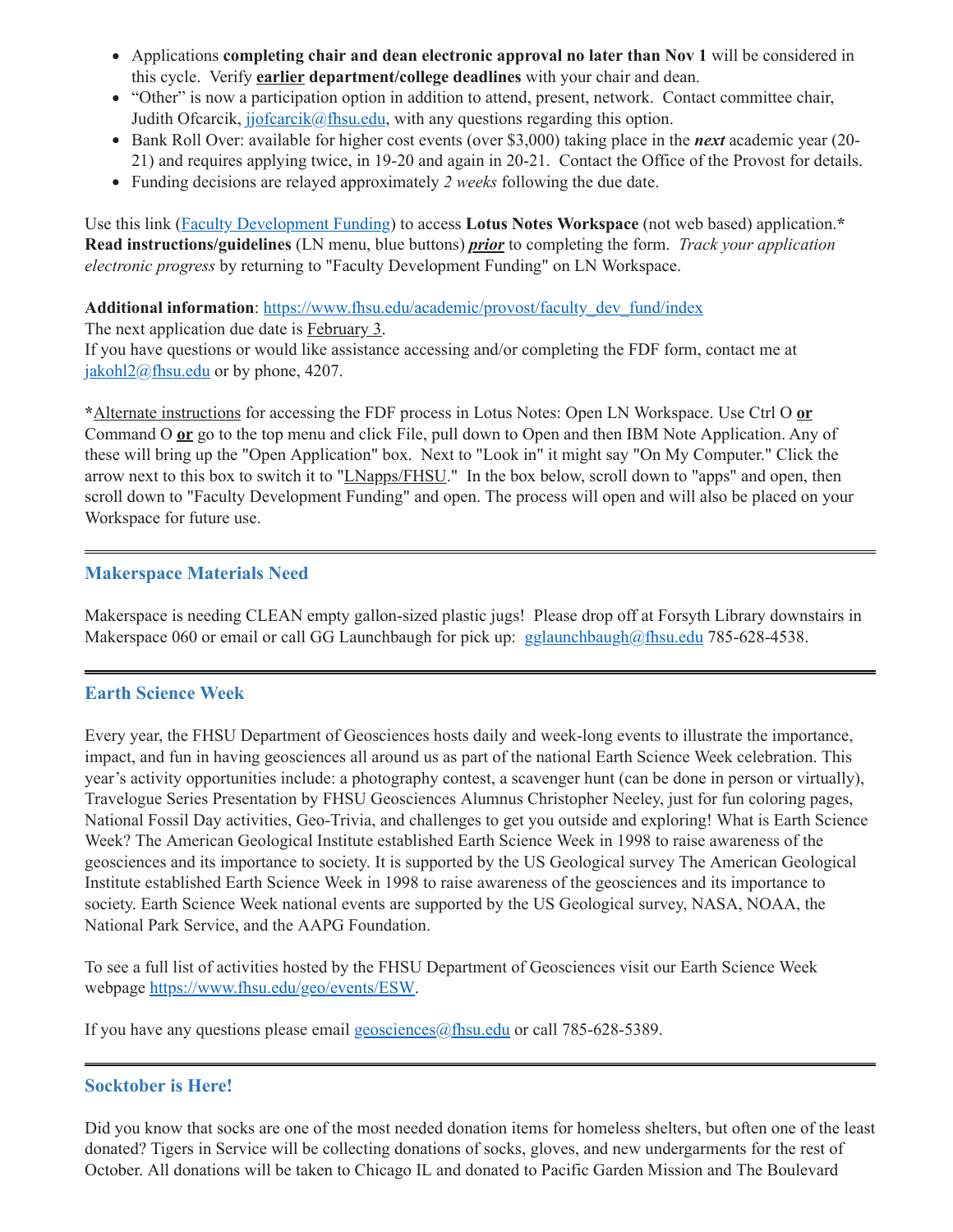homeless shelters during Tigers in Service's Alternative Winter Break. Donation bins are located in the Memorial Union by Starbucks and in the Leadership Studies office in Rarick Hall 235.

If you have any questions, please email Marisa Carman at [service@fhsu.edu!](mailto:service@fhsu.edu)

### <span id="page-7-0"></span>**American Chemical Society (ACS) MWRM 2019**

October 16-19 conference in Wichita will carry theme "Macromolecular Chemistry"

The 2019 Midwest Regional Meeting (MWRM), hosted by the American Chemical Society Wichita Section will take place October 16-19 at the Wichita Marriott Hotel, 9100 E. Corporate Hills Dr., Wichita, KS. The meeting theme is Macromolecular Chemistry. Details can be found at the meeting website, [https://www.wichita.edu/mwrm2019.](https://www.wichita.edu/mwrm2019) This conference is co-hosted by the Departments of Chemistry at Fort Hays State University and Wichita State University through the Wichita Local Section of the American Chemical Society (ACS).

**Plenary.** The plenary speaker is the 2016 Nobel Prize winner in chemistry, Sir Fraser Stoddart, who will give a presentation on Molecular Machines on Thursday, October 17  $\omega$  4:00 pm – 5:00 pm at the Marriott Main Ballroom. A plenary lecture will be given on Friday by the Midwest Region Award winner for Outstanding Achievements in Chemistry.

**Technical Program**. The technical program consists of sixteen special symposia, six general symposia and related poster sessions in the sub discipline areas of chemistry. Special symposia will cover a range of Macromolecular topics including synthesis, characterization and applications of various materials (see <https://www.wichita.edu/mwrm2019> for details). In addition, a special symposium in Geology on Natural Resources and the Environment and in Chemical Education Focusing on Online Chemical Education are part of the technical program. Poster sessions will begin with SciMix on Wednesday evening and be scattered throughout Thursday and Friday. A special graduate student session is planned consisting of a graduate student selected from each local section in the region.

**Undergraduate Program.** The undergraduate program will commence at noon on Thursday with a welcoming social. Then oral presentations will be given by undergraduates followed by poster presentations in the evening. Undergraduate presentations and posters will be judged and the top presenters (3 talks and 3 posters) will receive two tickets to the awards banquet where they will receive a certificate and a gift card. A K-12 workshop will be held on Friday. The outcome will be the preparation of an e-book with details on at least 10 chemical demonstrations appropriate for K-12 students.

**Career programming.** ACS will host a Career Pathways workshop on Thursday morning and résumé reviews on Thursday afternoon.

**High School Teacher Program.** The High School Teacher Program will take place on Saturday. The morning session will consist of learning a ACS precollege teacher office, the Division of Chemical Education and resources available from the American Association of High School Teachers. After lunch, teachers will concern themselves with teaching strategies related to classroom activities. ACS, AACT and Division of Chemical Education memberships will be raffled to attendees.

**Exposition.** The exposition will be open from Wednesday evening through Friday noon. Booths will be provided for vendors to display and answer questions about their products and for academic institutions to recruit graduate students. Applications for exhibitors are available at the meeting's website [\(https://www.wichita.edu/mwrm2019\)](https://www.wichita.edu/mwrm2019).

**Chemical Waste Management in Undergraduate Chemistry Laboratories.** A chemical waste management workshop in undergraduate chemistry laboratories is planned for Saturday, October 19th.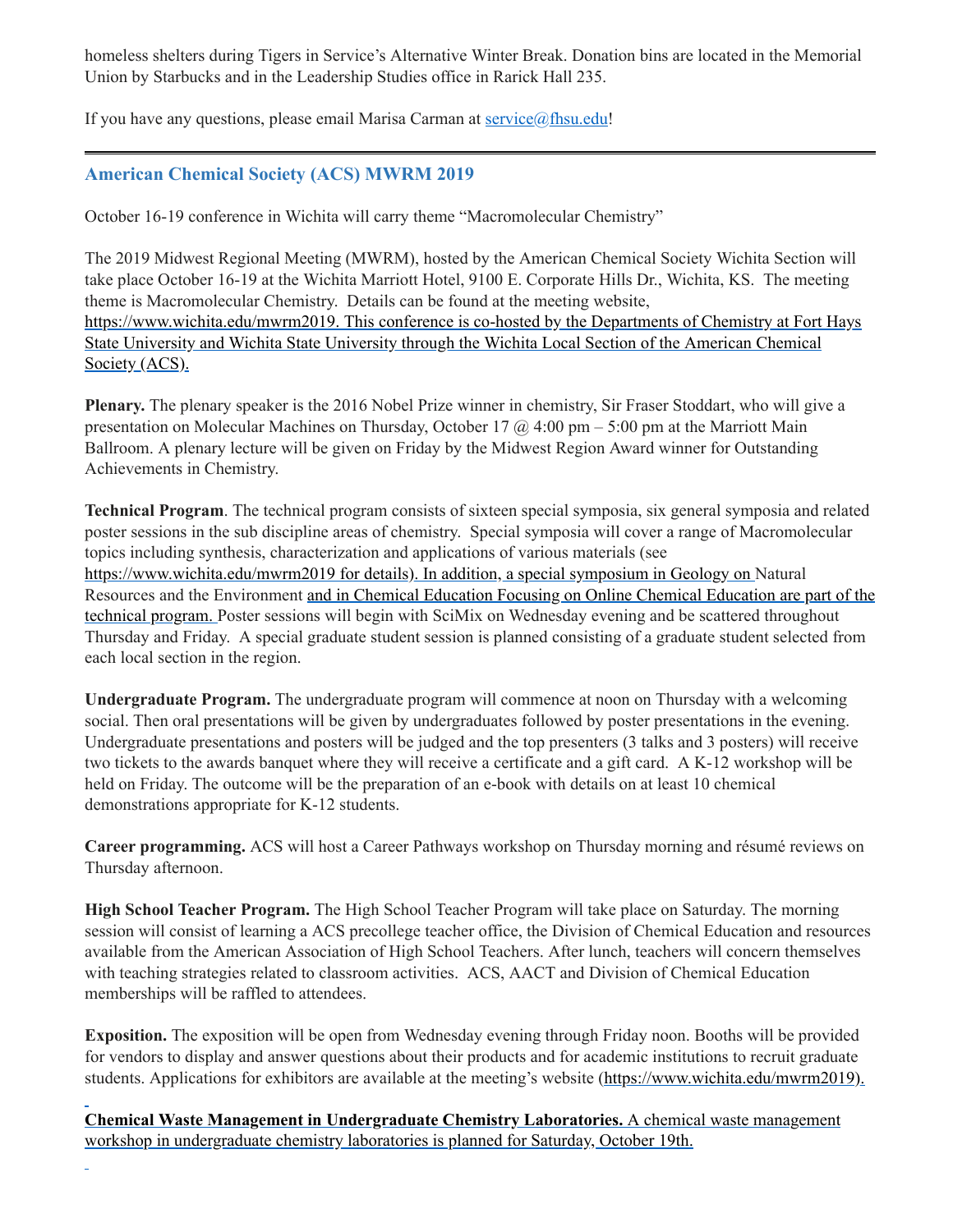**Awards.** Several awards will be presented. These include the 2019 Stanley C. Israel Region Award for Advancing Diversity in the Chemical Sciences, the 2019 ACS Division of Chemical Education Midwest Region Award for Excellence in High School Teaching in Honor of John E. Baumann, Jr., 2019 E. Ann Nalley Midwest Region Award for Volunteer Service, 2019 Midwest Region ACS Award for Outstanding Achievements in Chemistry, the 2019 Partners for Progress and Prosperity Award, the 2019 Midwest Region Graduate Research Awards, 2019 MWRM Undergraduate Student Poster Competition Awards and Graduate Inorganic Awards Honoring Professor Paul R. Sharp. The awards banquet will be held on Friday evening.

**Social Events.** Social activities start with SciMix on Wednesday evening and continue on Thursday and Friday with receptions for the plenary speakers. The Friday reception will also feature the presence of ACS Board members who can provide insights into the operation of the Board and answer questions that one may have concerning the administration and activities of the ACS. A luncheon on Thursday, October 17<sup>th</sup> @ 12:00 noon – 1:00 pm will connect Senior Chemists with Younger Chemists, and include a guest speaker - Dr. Gregory Finnigan, Kansas State University, on CRISPR/Cas9 Technology.

**Lodging and Registration.** A block of rooms are available at the Wichita Marriott Hotel for early reservations at \$125 per night. Reservations are currently being accepted at the 2019 MWRM website [\(](https://www.google.com/url?sa=t&rct=j&q=&esrc=s&source=web&cd=1&cad=rja&uact=8&ved=2ahUKEwjY-p71ldrhAhUQVK0KHUzwB9QQFjAAegQIBhAD&url=https%3A%2F%2Fwww.flywichita.com%2F&usg=AOvVaw27lLjJA6Gc2r8F-ePN7jp6)<https://www.wichita.edu/mwrm2019>[\).](https://www.google.com/url?sa=t&rct=j&q=&esrc=s&source=web&cd=1&cad=rja&uact=8&ved=2ahUKEwjY-p71ldrhAhUQVK0KHUzwB9QQFjAAegQIBhAD&url=https%3A%2F%2Fwww.flywichita.com%2F&usg=AOvVaw27lLjJA6Gc2r8F-ePN7jp6) Parking at the Wichita Marriott is free. The Wichita Marriott offers free shuttle service to and from the Wichita Dwight D. Eisenhower National Airport. Food trucks will be available on hotel grounds.

*Contact information*: Please see below.

If you have any questions, please do not hesitate to ask.

Arvin J Cruz Associate Professor Department of Chemistry, Tomanek Hall Rm 341B Fort Hays State University 415 Lyman Drive Hays, KS 67601 Ph: (785) 628-5322 Fax: (785) 628-4088 Email: [ajcruz2@fhsu.edu](mailto:ajcruz2@fhsu.edu)

### <span id="page-8-0"></span>**Digital Promotion Available in the Union**

The Union has 5 digital signage screens available to registered student organizations and departments for event promotion and advertising. All graphics are subject to approval and the FHSU Posting Policy. Graphics must be submitted in a PNG file format and display the organizations seal/logo. Take advantage of this great promo opportunity in these high traffic areas! Email  $\frac{f$ hsuunion $\omega$ fhsu.edu or call 628-5305 with any questions.

# <span id="page-8-1"></span>**Faculty and Staff Exchange Opportunities in Xi'an and Lanzhou, China – Summer 2020**

Northwest University of Political Science and Law (NWUPL), located in Xi'an, China, and Northwest Minzu University (NWMU), located in Lanzhou, China, have faculty and staff exchange partnerships with FHSU.

Both universities send faculty scholars to FHSU during the Spring semester and, in exchange, FHSU is invited to send 10 faculty or staff for about 2 weeks to each of the universities.

1. For NWUPL, FHSU has chosen the dates of May 18-31.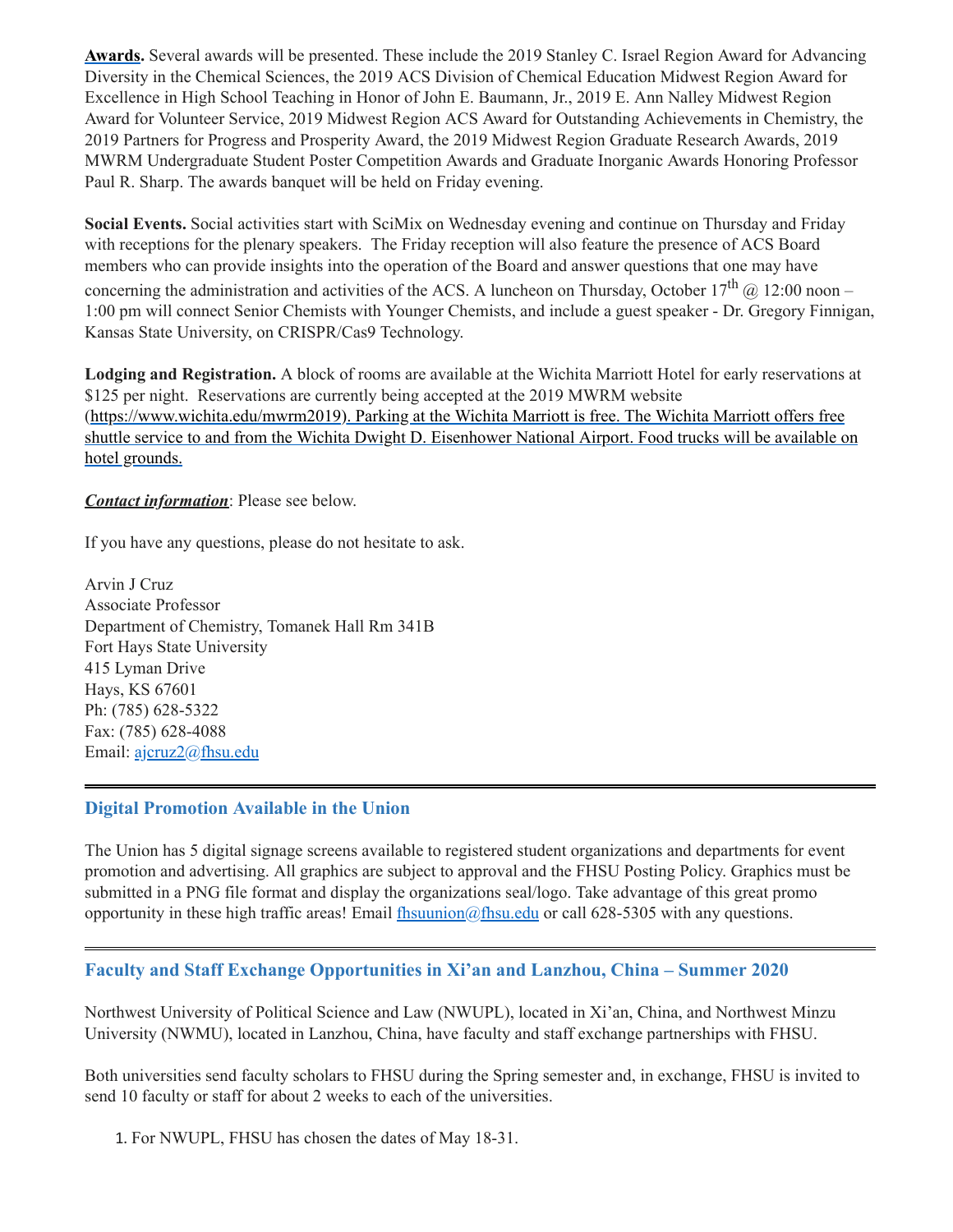FHSU will provide for international airfare, single-occupancy hotel (Xi'an Ji Yuan International Hotel) immediately across the street from the NWUPL campus, and the cost of a China tourist visa. NWUPL will provide meals or stipends for meals, local transportation and entrance tickets for sightseeing. Terracotta Soldiers, Wild Goose Pagoda, and Shaanxi Museum are just a few of the cultural experiences faculty may enjoy. FHSU faculty and staff are responsible for delivering at least one presentation during the visit.

2. For NWMU, FHSU has chosen the dates of May 18-31 for Group 1 and May 23-June 7 for Group 2.

NWMU will provide for international airfare, lodging, meals, and local transportation. FHSU will provide for the cost of a China tourist visa. FHSU faculty and staff are responsible for delivering at least one presentation during the visit.

If you are possibly interested in applying for any of these 2-week educational and cultural experiences in Xi'an or Lanzhou, and would like more information please email [hrwilliams@fhsu.edu](mailto:hrwilliams@fhsu.edu) or visit <https://www.fhsu.edu/globalpartnerships/resources>. The deadline for applications is October 31. Both NWUPL and NWMU will select 10 participants for each university. Once announced, FHSU's Office of Global Partnerships will hold additional meetings to assist with your preparation and travel.

### <span id="page-9-0"></span>**Student Government Association Election Forums**

Join the Student Government Association for two local election forums in preparation for the 2019 local elections in Hays! This event is held in partnership with the Department of Political Science, the Docking Institute of Public Affairs, Tiger Media Network, the American Democracy Project, and the Hays Area Chamber of Commerce. On October 15<sup>th</sup>, we will host a forum for candidates running for USD 489 School Board from 6:30-8:00 in the Beach-Schmidt Auditorium. On October 22<sup>nd</sup>, we will host a forum for candidates running for the Hays City Commission from 6:30-8:00 in the Beach-Schmidt Auditorium. Refreshments will be provided at the event and audience members will be able to ask candidates questions, both written and verbally. Community members are welcome. If you have any questions, please contact  $k$ cwisley.se $@$ fhsu.edu.

### <span id="page-9-1"></span>**German Study Abroad 2020 Summer Program in Essen, Germany**

Need five foreign language or elective credits? Also need to travel to Europe? Take care of both in June of 2020 with our Summer Program in Essen, Germany. Open to all majors, and you don't need to know German already. Find out more at an information meeting in Rarick Hall, room 395, at 5 pm on Thursday, October 24, or by contacting Ann Adams at [acadams@fhsu.edu.](mailto:acadams@fhsu.edu)

### <span id="page-9-2"></span>**Forsyth Library Presents a New Exhibit: "Before the Interstate: Traveling Two Lane Highways"**

Locations along four major east-west highways in Kansas are featured in this exhibit comprised of real photograph postcards from the Tim Johnson Collection. Many of the postcards illustrate the different types of lodging available for travelers along U.S. Highways 36, 24, 40 and 56.

Visit this exciting new exhibit on the Main Level in Forsyth Library for a limited time during regular building hours. Be sure to give us your feedback about the display by filling out a comment card.

For hours or contact information, visit the Forsyth Library homepage at <https://fhsu.edu/library/>.

### <span id="page-9-3"></span>**Hays Symphony Fourth Annual FREE Halloween Children's Concert**

The Hays Symphony invites you to its fourth annual FREE Halloween Children's Concert on Sunday, October 27 th , 2:30pm at Beach/Schmidt Performing Arts Center. This year's concert features the award-winning *Beethoven*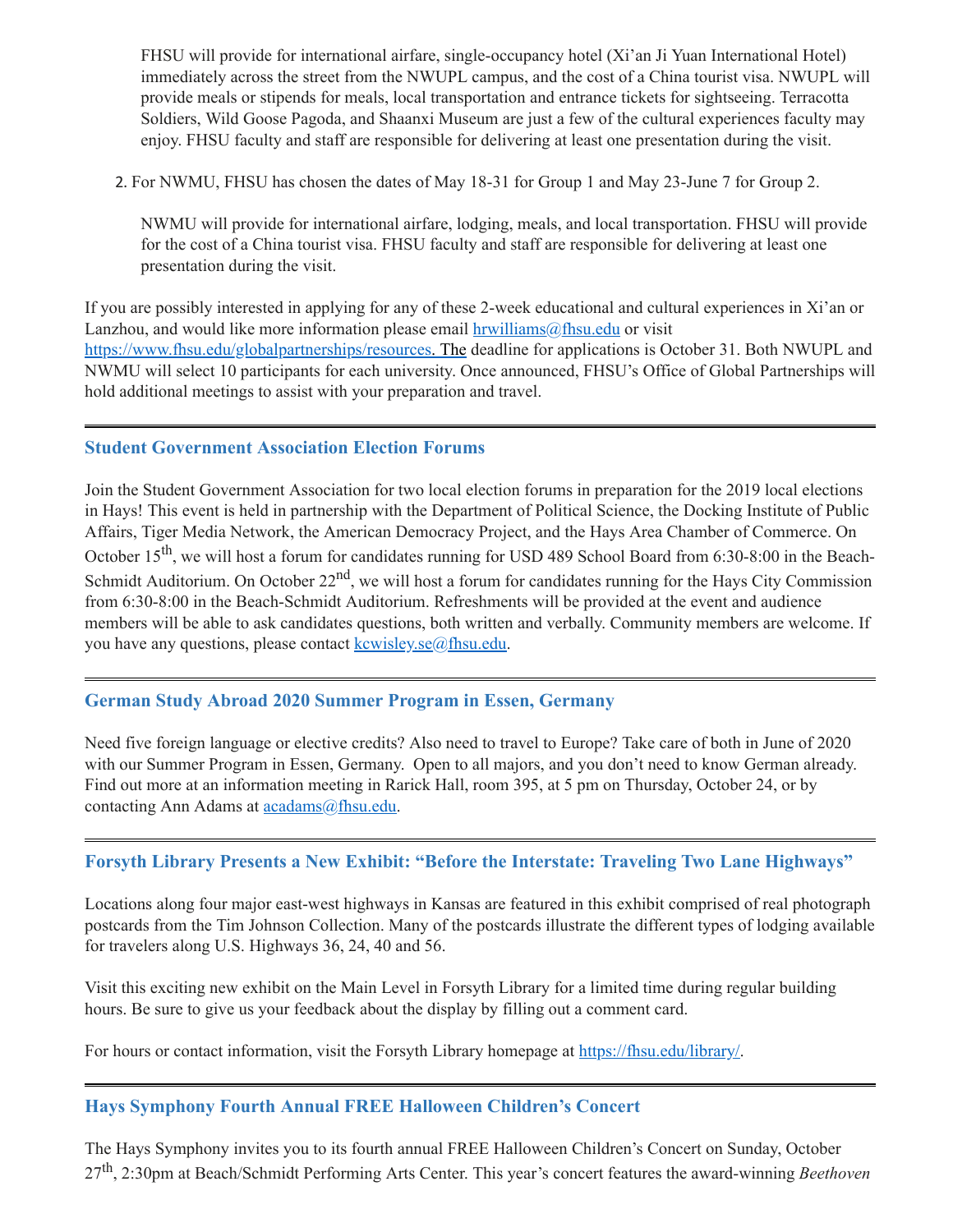*Lives Upstairs* musical drama highlighting Beethoven's life and music from the perspective of his young neighbor, Christoph. The story is told by two local actors, while the Symphony performs over 25 excepts of Beethoven's most famous works. A host of pre-concert activities start at 1:30pm, including an instrument petting zoo, a How We Hear exploration, a costumed Halloween parade and more. NEW this year, group lessons on violin and cello (advance registration required). For full details and to reserve tickets, go to [www.hayssymphony.org.](http://www.hayssymphony.org/)

### <span id="page-10-0"></span>**Homecoming Survey Now Available**

Homecoming 2019 has officially come to a close, and we would love to hear your feedback! Please complete the following link and share with us what your Homecoming experience was like and provide us with feedback on how we can improve for next year. Thank you in advance for taking the time to complete this survey. Please click the link to complete this year's Homecoming survey: [https://baseline.campuslabs.com/fhsu/homecoming2019.](https://baseline.campuslabs.com/fhsu/homecoming2019)

### <span id="page-10-1"></span>**KAMS Summer Camps 2020 Proposals**

We are in the planning stages for our 2020 KAMS Summer STEM Camps. The camps will be 4 days in length and should be designed for students who will be entering the 9<sup>th</sup> or 10<sup>th</sup> grade of <u>high school</u>.

Our camps are designed for advancing high school student interest and knowledge in STEM.

Proposals must be submitted to [kamssummer@fhsu.edu](mailto:kamssummer@fhsu.edu) by **Friday, November 1, 2019.**

Selections will be announced November 15, 2019. For additional information or questions, please contact Sheila Clark (785) 628-4168 or  $k$ amssummer@fhsu.edu.

Each camp will run Monday-Thursday.

1 st camp: June 1-4 2<sup>nd</sup> camp: June 8-11 3<sup>rd</sup> camp: June 15-18 4<sup>th</sup> camp: June 22-25

# **EVENTS**

<span id="page-10-3"></span>**President's Distinguished Scholar Presentation & Reception** Thursday, October 17; 3:00pm Memorial Union, Black & Gold Room

Please join the University in recognizing this year's President's Distinguished Scholar, Dr. Grady Dixon. The presentation and reception will be **Thursday, October 17** at **3 pm** in the **Black and Gold Room, Memorial Union**.

<span id="page-10-2"></span>**Geo-Trivia at the Union** Thursday, October 17; 11:00am-1:00pm Memorial Union

Thursday is Geosciences is for Everyone Day! Stop by the Earth Science Week Table at the FHSU Memorial Union to answer trivia questions about Earth sciences. Test your earth science knowledge, support the Geosciences Club, and maybe win a prize!

If you have any questions please email [geosciences@fhsu.edu](mailto:geosciences@fhsu.edu) or call 785-628-5389.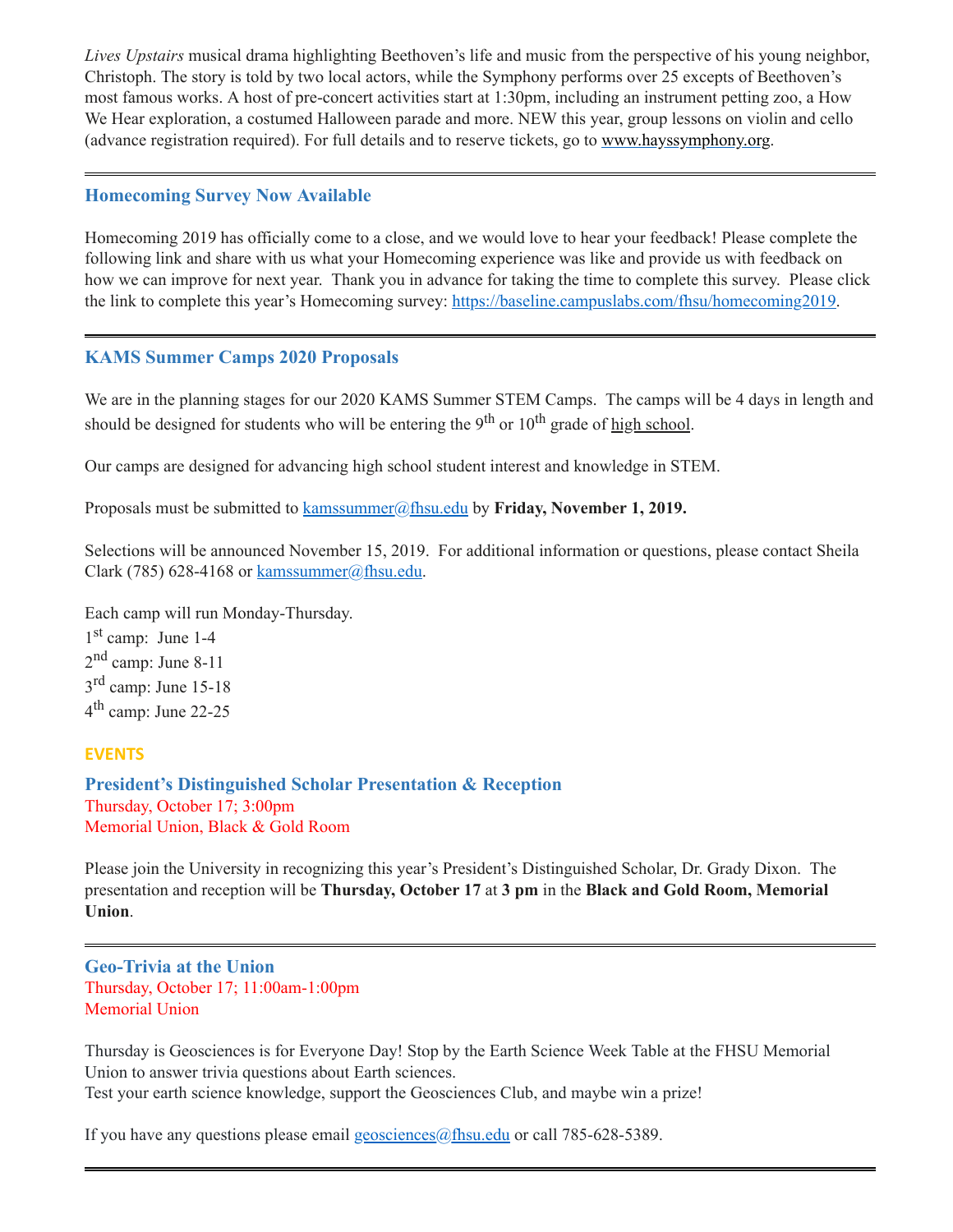#### <span id="page-11-0"></span>**FHSU Wind Ensemble & Choirs Fall Concert** Friday, October 18; 7:30pm Beach/Schmidt Performing Arts Center

The Fort Hays State University Wind Ensemble and Choirs will perform their opening concert of the year, entitled "As If to Meet the Moon" on Friday, October 18th at 7:30 in the Beach/Schmidt Performing Arts Center. The title is "As If to Meet the Moon" because there are pieces about time, space, stars, earth, moon, and space as a tip-ofthe-hat to the 50 years since Neil Armstrong was the first man to walk on the moon.

The Fort Hays Concert Choir and Fort Hays Singers, conducted by Dr. Terry Crull, will open the concert and feature music of former FHSU faculty Donald Stout and Lewis Miller along with works by Frank Loesser and Eugene Butler. The Concert Choir will have video projected photos on the big screen that go along with their songs.

The FHSU Wind Ensemble will perform the second half of the program under the baton of Dr. Jeff Jordan. Their portion of the concert will feature music of Alfred Reed, Henry Fillmore, Dwayne Milburn and Safa Graef.

### <span id="page-11-1"></span>**Cheyenne Bottoms Star Gazing** Friday, October 18; 8:00-10:00pm Kansas Wetlands Education Center, Cheyenne Bottoms

Spend the evening with the FHSU Astronomy Club looking at the Cheyenne Bottoms night sky! On Friday, October 18 from 8 to 10 p.m. at the Kansas Wetlands Education Center, FHSU students will lead you on a tour of various objects visible with telescopes, binoculars, and even with the naked eye. This free program is open to the public and no registration is required. Dress warm and come enjoy a night of learning about the stars!

For more information contact KWEC at 1-877-243-9268 or visit [http://wetlandscenter.fhsu.edu](http://wetlandscenter.fhsu.edu/) . The Kansas Wetlands Education Center is a branch of the Werth College of Science Technology and Mathematics and is located at Cheyenne Bottoms, near Great Bend, KS. The Center is open Mon-Sat 9am-5pm and Sun 1-5pm. Admission is free.

### <span id="page-11-2"></span>**Run/Walk to Help Children Talk** Saturday, October 19; 8:15am FHSU Quad, Outside Memorial Union

Join us October 19<sup>th</sup> for the 7th annual Run/Walk to Help Children Talk charity event. This event will be held at the FHSU Quad (Outside Memorial Union). Registration begins at 8:15 with the races beginning at 9:00 a.m. The proceeds from the 5K run/walk and 1-mile fun walk will provide client scholarships to children in need of speech/language services and support the purchase of clinic materials for the Herndon Clinic. The Run/Walk event is sponsored by the Salina Valley Scottish Rite Masons and the FHSU National Student Speech-Language-Hearing Association. Prices for early-bird registration are \$15.00 for FHSU students, \$20.00 for adults, and \$10.00 for children.

For event information and registration, please visit our website: [www.fhsu.edu/runwalk](http://www.fhsu.edu/runwalk)

#### <span id="page-11-3"></span>**SWIPE Out Hunger** Saturday, October 19; 10:00am-12:00pm Forsyth Library

Sign Up at <https://forms.gle/EYqJtpHo1ifuuVVC6>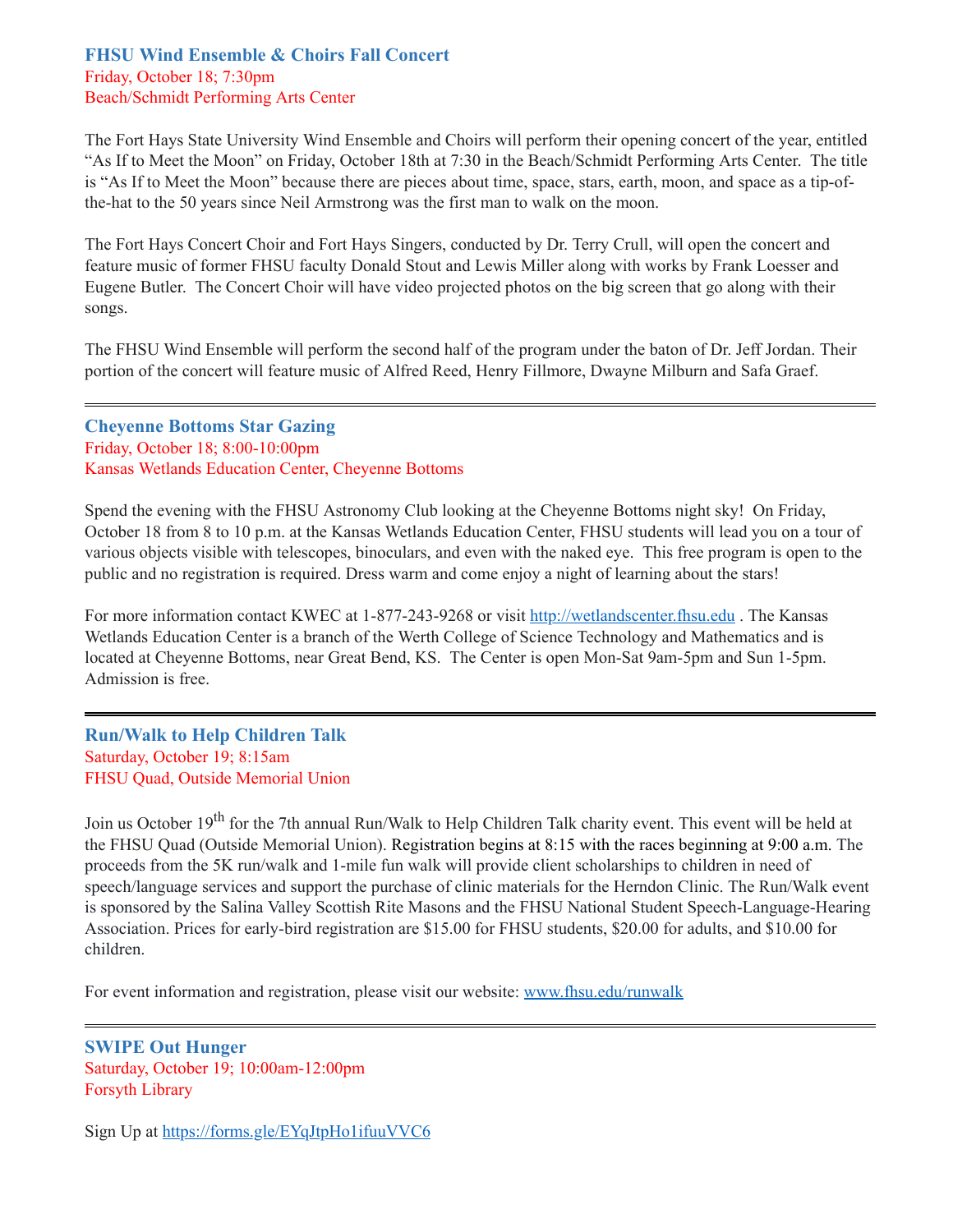Join the Global Leadership Project for the 8<sup>th</sup> Annual SWIPE Out Hunger event! Participating volunteers will package meals provided by Numana, Inc. and Convoy of Hope. These meals are then shipped to those in need, both internationally and domestically. Last year, volunteers packaged 30,240 meals which helped to feed over 22,700 children in El Salvador! The meals packaged this year will also be shipped to El Salvador! For more information email [glp@fhsu.edu](mailto:glp@fhsu.edu). See you at SWIPE 2019!

### <span id="page-12-0"></span>**National Fossil Day Sunday – Explore the Ice Age of Kansas at Sternberg Museum** Sunday, October 20; 1:00–5:00pm Sternberg Museum

Visit the Sternberg Museum of Natural History, 3000 Sternberg Drive! Free admission all day with activities scheduled 1:00 pm - 5:00 pm.

To find out more about our exciting activities as we "Explore the Ice Age of Kansas" visit the Sternberg Museum facebook page <https://www.facebook.com/sternberg.museum>

If you have any questions please email sternberg  $p_0$  f hsu. edu or call 785-628-4286.

<span id="page-12-1"></span>**Free Speech Week** Monday, October 21 & Wednesday, October 23; 11:30am-1:00pm Memorial Union

American Democracy Project will be tabling for free speech, in order to promote the Times Talk and Student Town Hall Meeting. Students also have a chance to win a Free Speech t-shirt by answering a trivia question regarding free speech.

<span id="page-12-2"></span>**Times Talk: Free Speech** Tuesday, October 22; 12:00-1:00pm Forsyth Library, South Study Area

American Democracy Project and Forsyth Library introduce Assistant Professors Jay Steinmetz and Wendy Rohleder-Sook, who will be presenting about free speech, and how important it is to be aware of what free speech is and what it is not. They will also cover a brief history of the First Amendment and discuss what free speech looks like at universities. Free pizza and salad will be provided to the first 20 attendees, compliments of New York Times!

<span id="page-12-3"></span>**Women Entrepreneurship Week: Panel Discussion** Tuesday, October 22; 12:00-1:15pm Memorial Union, Black & Gold Room

Please join us to hear from five successful local women entrepreneurs as they share their experiences starting and growing businesses. Included is a question & answer session along with a reception. Attendance and refreshments are free and open to the entire campus community. This event is organized by the FHSU Center for Entrepreneurship. For more information, please visit: <https://www.fhsu.edu/cob/entrepreneurship>

<span id="page-12-4"></span>**TILTed Tech Mini-Conference: Qualitative Research and Dedoose** Tuesday, October 22; 12:00-3:00pm Memorial Union, Fort Hays Ballroom

Registration: <http://bit.ly/TILTedDedoose>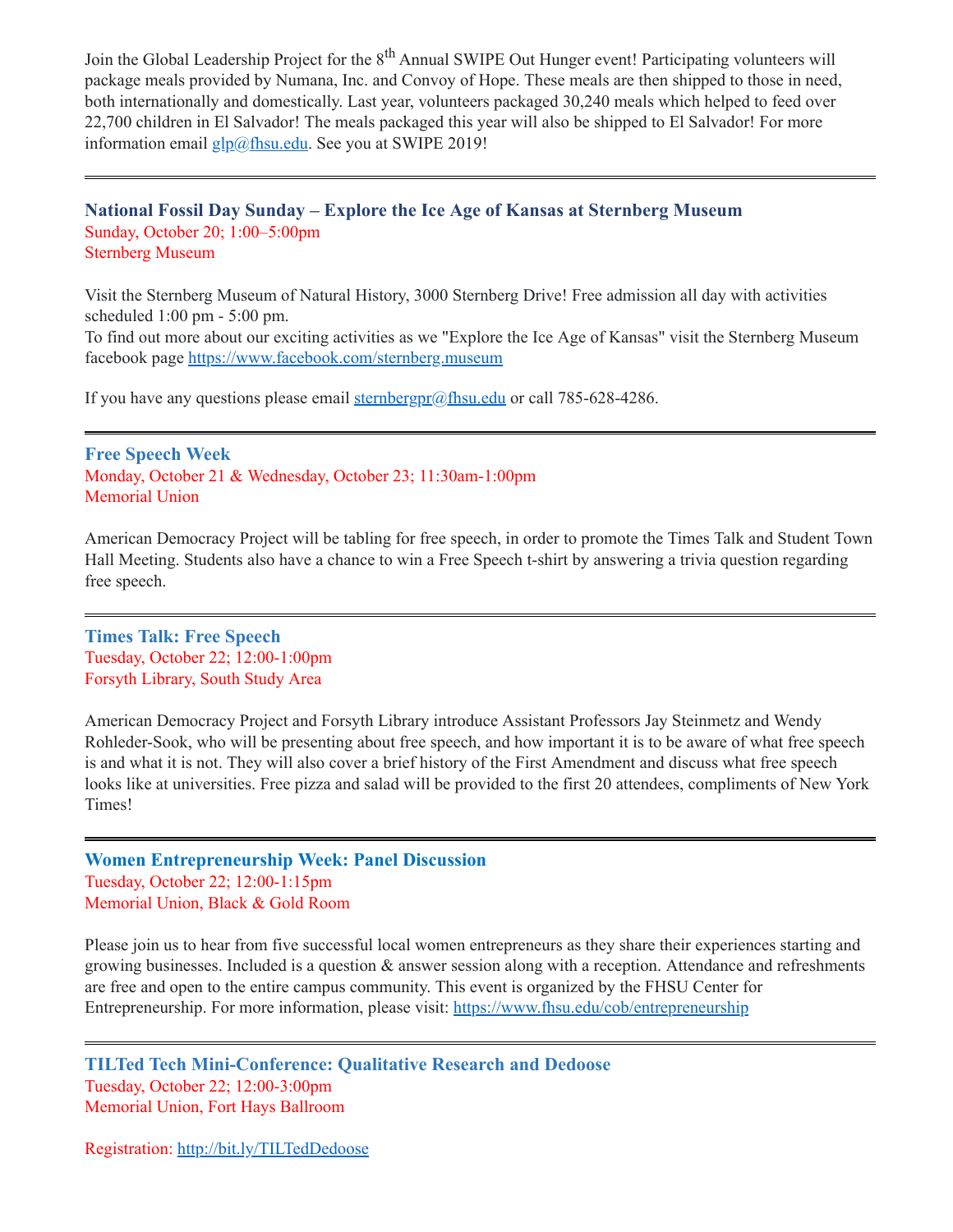Learn about Dedoose, a newly available software solution for qualitative and mixed methods research and how to use it for your qualitative research.

#### **Mini-Conference Schedule:**

- · **Noon - 12:15PM**
- Lunch (Meal Tickets provided by the Office of the Provost)
- · **12:15 - 1:15PM**
- Introduction to Qualitative Research Methods and Dedoose Software (Dr. Phillip Olt)
- · **1:15 - 1:25PM** Break
- · **1:25 - 2:10PM**
- Coding & Qualitative Data (Dr. Phillip Olt and Dr. Betsy Crawford)
- · **2:15 - 3:00PM**

Collaboration Stations (Facilitated Discussion Tables)

TILTed Tech is a series of mini-conferences for faculty and staff development that inspire teaching, scholarship and technology. The series is sponsored by Dr. Andrew Feldstein, Assistant Provost of Teaching Innovation and Learning Technologies (TILT), Deborah Ludwig, Dean of Forsyth Library, and Mark Griffin, Director of Technology Services, with meal tickets provided by the Office of the Provost.

### **Register Today:** <http://bit.ly/TILTedDedoose>

The sessions will be recorded. Please use the registration form and select the option for off-campus and international faculty to request access to the videos to view on their own time.

Questions? Contact Cyndi Landis at [cllandis2@fhsu.edu.](mailto:cllandis2@fhsu.edu)

<span id="page-13-0"></span>**"Open" Office Hours** Wednesday, October 23rd 11:00am-1:00pm Thursday, October 24th 11:00am-1:00pm Memorial Union, Faculty Lounge OR Online via Zoom: <https://fhsu.zoom.us/s/793554728>

In celebration of Open Access Week, Forsyth Library will be holding "Open" Office Hours, providing consultations and information about open scholarship and teaching, including:

- Publishing in open access journals
- Adopting open educational resources for your course materials
- Making your scholarship open through the FHSU Scholars Repository
- Creating, adapting, or adding supplementary materials to openly licensed textbooks through the Open Textbook Grant Program

Questions? Contact Jennifer Sauer ([jsauer@fhsu.edu](mailto:jsauer@fhsu.edu)) or Claire Nickerson [\(cenickerson@fhsu.edu\)](mailto:cenickerson@fhsu.edu).

### <span id="page-13-1"></span>**United Nations Day** Thursday, October 24; 12:00-1:30pm Memorial Union

<span id="page-13-2"></span>Global Leadership Project will be celebrating United Nations Day on October 24<sup>th</sup>! Stop by their table in the Memorial Union to learn about UN Day and play the global flag game for a chance to win a prize!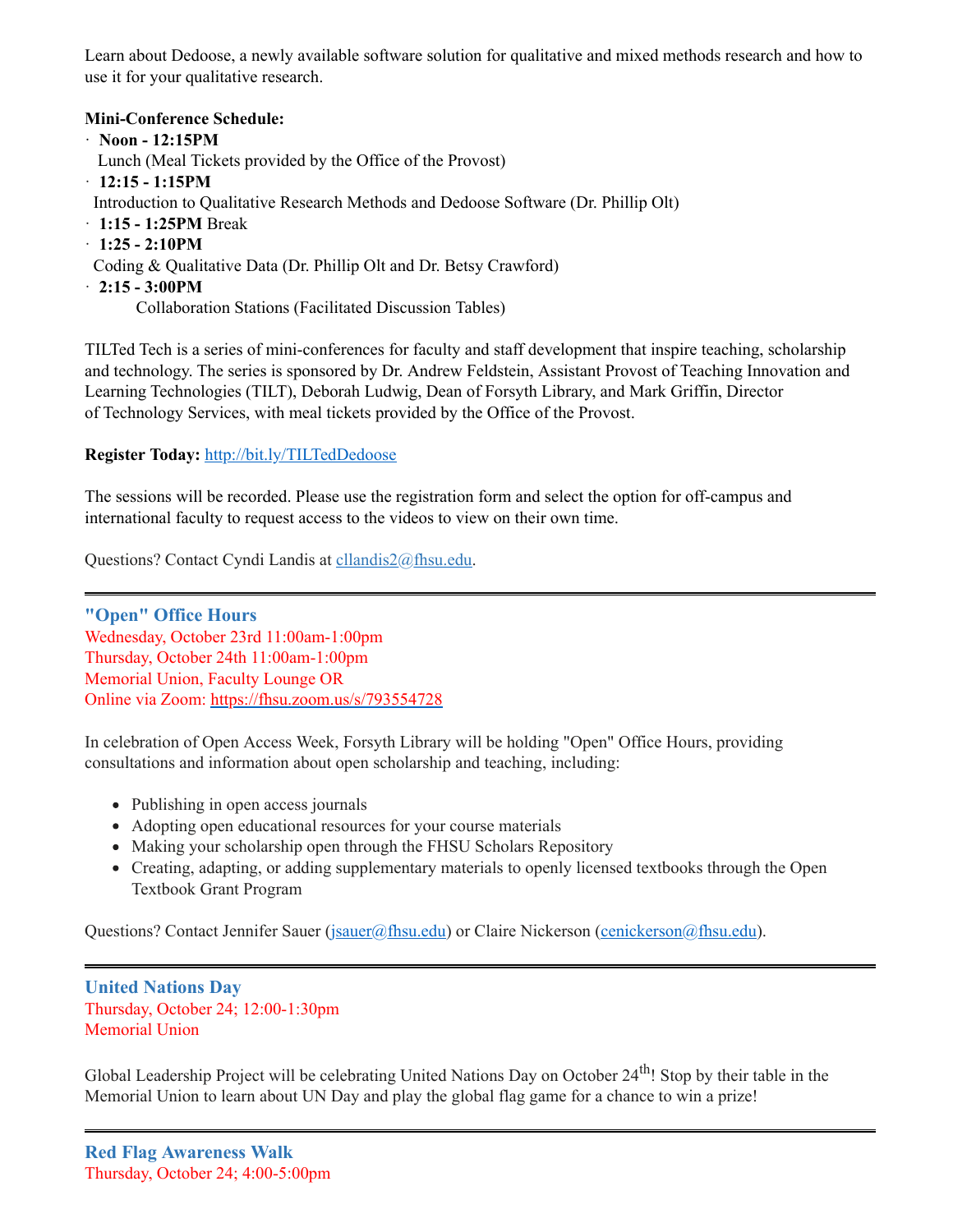### The Quad

Participate in the Women's Leadership Project's Red Flag Awareness Walk to learn more information about red flags in relationships, what to do if you're ever in that situation, and possible ways you can be an advocate for somebody in a harmful relationship.

<span id="page-14-0"></span>**Student Town Hall Meeting** Thursday, October 24; 5:00-6:00pm Memorial Union, Cody Commons

American Democracy Project has partnered with Student Government Association for Free Speech Week. The Student Town Hall Meeting will be comprised of student leaders that will engage and facilitate conversations with FHSU students who have concerns regarding any issues they feel need to be addressed. There will be a drawing for an ADP Free Speech T-shirt. ADP will also provide free Pizza and SGA will provide beverages to the first 25 attendees.

<span id="page-14-1"></span>**Makerspace: Cubesats** Thursday, October 24; 5:00-6:00pm Maker Space Forsyth Library 060

Come to Makerspace and learn how to make CUBESATS Free and open to the public Sponsored by Science and Mathematics Education Institute [www.fhsu.edu/smei](http://www.fhsu.edu/smei)

<span id="page-14-2"></span>**MDC Workshop – Mobile Photography** Friday, October 25, 8:30am-12:00pm FHSU Memorial Union, Stouffer Lounge

Pictures are worth a thousand words, but are they the right words? Learn how to convey impactful messages by utilizing powerful imagery in the MDC's upcoming workshop *Mobile Photography*. You will learn how to captivate and engage your target audience by taking great photos with your phone. Participants will also learn how to optimize their phone's camera settings, manage and edit photos through mobile apps, and use the environment to create web-ready photos. Stick around after this workshop to learn how to use these photos to engage your audience in *Instagram Marketing* in the afternoon! Registration for this workshop is \$119.

*Please register by October 18.*

*\*Register for both Mobile Photography and Instagram Marketing for only \$200!*

As FHSU faculty and staff, your registration fee is complimentary, thanks to your FHSU Vice President. *Limited funding is available annually per division***.**

Registration can be completed online at <https://webapps.fhsu.edu/MDC2.0/Default.aspx> or by calling Hannah Hilker at (785) 628-4121.

<span id="page-14-3"></span>**MDC Workshop – Instagram Marketing** Friday, October 25; 1:00-4:30pm FHSU Memorial Union, Stouffer Lounge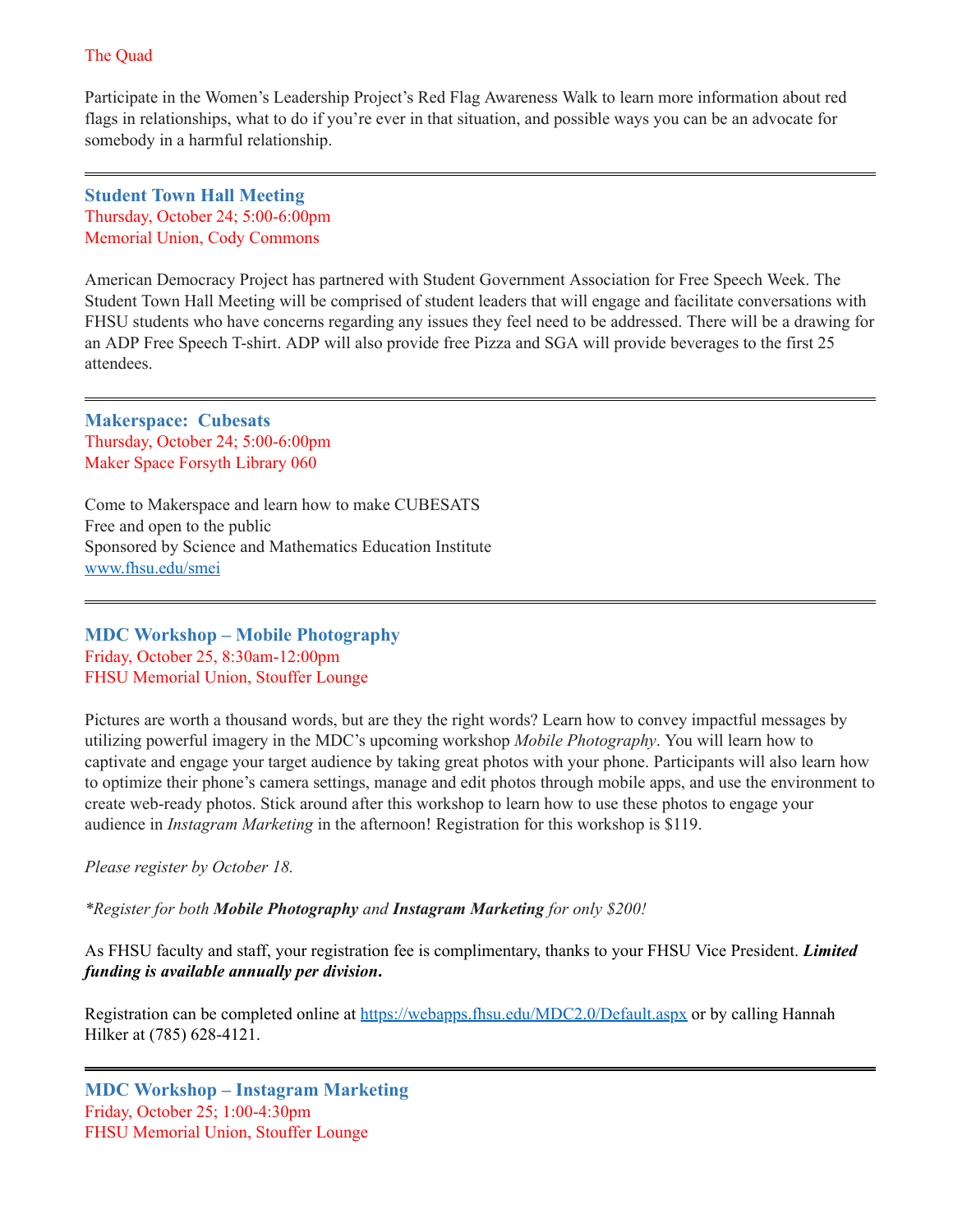Instagram has evolved from selfies, pets, and pictures of food to a highly-targeted, visual marketing. Learn how to harness this powerful visual marketing platform to build a loyal audience that grows with your business in the MDC's upcoming workshop *Instagram Marketing*. This workshop covers all the latest features of the platform as well as strategies to grow a following, develop engaging content, advertise and sell on the platform and much more! Registration for this workshop is \$119. *Please register by October 18.*

*\*Register for both Instagram Marketing and Mobile Photography for only \$200!*

As FHSU faculty and staff, your registration fee is complimentary, thanks to your FHSU Vice President. *Limited funding is available annually per division***.**

Registration can be completed online at <https://webapps.fhsu.edu/MDC2.0/Default.aspx> or by calling Hannah Hilker at (785) 628-4121.

<span id="page-15-0"></span>**The Crawl to End ALZ** Saturday, October 26; 6:00pm Uptown Fox

The Crawl to End ALZ is a pub crawl to raise money for Alzheimer's research and awareness. It's a fun way to support a fantastic cause.

The Crawl to End ALZ is **Saturday, October 26, 2019**, from 6-9 pm in downtown Hays, KS. Stop at popular bars in Hays including Uptown Fox, Wild Rose, Brass Rail, Toby Jugs, Sip N Spin, On the Rocks and Golden Q. Have a blast with drink specials, games, prizes, costume contests and more. Receive a commemorative crawl t-shirt (if you sign up by October 11).

Tickets for the Crawl to End Alz are \$25.00.

Come by yourself and meet some new people, grab a friend or form an entire team! We'll start our crawl at Uptown Fox at 6 pm. Routes will be assigned at that time. The after party and costume contest will be held at Sip N Spin at 9 pm. This event is for ages 21+. Purchase your tickets at [https://www.eventbrite.com/e/crawl-to-end-alz-tickets-](https://www.eventbrite.com/e/crawl-to-end-alz-tickets-69727880969)69727880969

Questions contact Jenny Leiker <u>[jleiker@nex-tech.com](mailto:jleiker@nex-tech.com)</u> or 785-625-7070.

### <span id="page-15-1"></span>**MDC Workshop – Leadercast Hays**

Wednesday, November 6; 8:00am-11:45am & 1:15-5:00pm Memorial Union – Black & Gold Room

Author Patrick Lencioni. TV personality Gayle King. Neuroscientist Dr. Caroline Leaf. What do these people have in common? They are some of the world's most renowned leadership experts, and western Kansas communities will have the opportunity to learn from them virtually this November! This workshop features a blend of recorded sessions from these influential leadership figures and live interaction with FHSU facilitators & your peers. Attend either the morning or afternoon session for \$65, or both for only \$100! All participants are also welcome to attend a complimentary networking luncheon, featuring Food Network Star Marcus Samuelsson's "Lessons from the Kitchen."

*Please register by October 30.*

*Special thanks to the Hays Area Chamber of Commerce, Nex-Tech Wireless, and Sunflower Electric Power Corporation for helping bring this event to Hays!*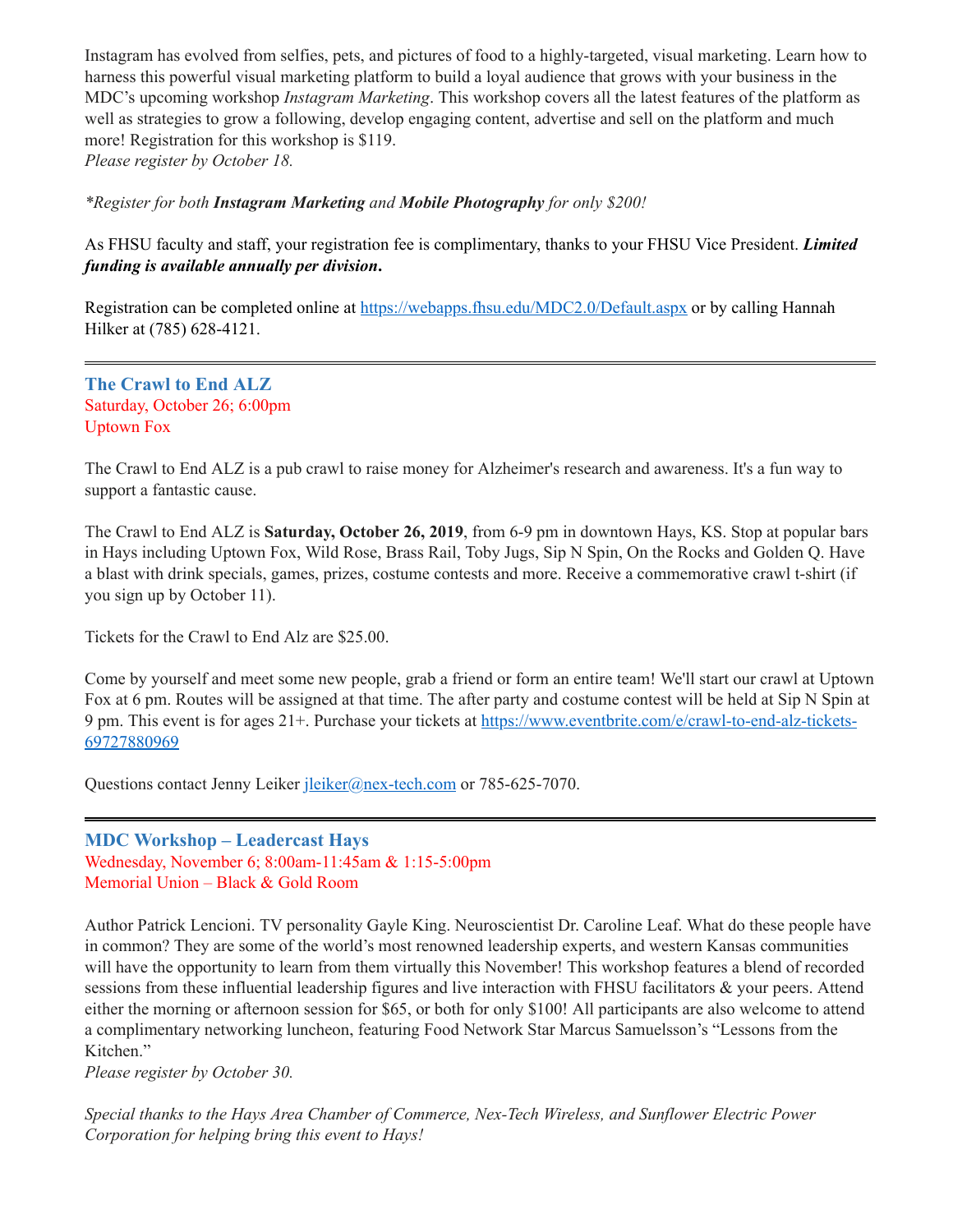As FHSU faculty and staff, your registration fee is complimentary, thanks to your FHSU Vice President. *Limited funding is available annually per division***.**

Registration can be completed online at <https://webapps.fhsu.edu/MDC2.0/Default.aspx> or by calling Hannah Hilker at (785) 628-4121.

#### **SHARE WITH STUDENTS**

### <span id="page-16-0"></span>**First Year Student Opportunity – 2019 First Year Institute**

The Center for Student Engagement Office is currently planning the **2019 First Year Institute**, please inform firstyear students that you might interact with of this exciting opportunity. The FYI program is designed for first-year (freshman) college students to come together and discover how to have success as a first year student with team building activities and speakers focused on topics such as how to get involved at FHSU, navigating the college campus, and gaining important leadership skills. In addition, students will attend breakout sessions throughout the program on getting involved with campus organizations, understanding how to be a leader on a college campus, being involved with diverse student populations, and more. Students will have an opportunity to meet other firstyear students and leaders on the FHSU campus. This is a **free event** where students will receive dinner and a t-shirt at no cost. Students who are interested can sign-up until October 25<sup>th</sup>. In order to attend please sign-up through the First Year Institute Tiger Link page: <https://tigerlink.fhsu.edu/submitter/form/start/344696>

If you have any additional questions or if your students have any questions please do not hesitate to contact Ryan Haxton at [rdhaxton.se@mail.fhsu.edu](mailto:rdhaxton.se@mail.fhsu.edu), below are specific details regarding the event:

- Date: **Friday, November 1 st**
- Time: **2 – 6:30 p.m.**
- <span id="page-16-1"></span>Location: **Memorial Union**

### **Political Science Offering Several Short Courses for Spring**

Do you know a student looking for a course that can teach valuable skills and information that isn't a semester long? The Department of Political Science is pleased to offer several short courses for Spring 2020, including: **January 21-March 23, 2020** POLS 101 VB American Government POLS 420 LSAT Preparation POLS 670 VB Workshop in Political Science: Change Management for Administrators **January 21-February 23, 2020** POLS 280 VA Introduction to Public Policy **February 24-March 29, 2020** POLS 611 VA Policy Analysis **March 30-May 3, 2020** POLS 675 VA Seminar in Political Science: Latin American Politics/Policymaking **March 30-May 8, 2020** POLS 101 VC American Government

#### **For more information, please contact the Department of Political Science at 785-628-4425.**

#### <span id="page-16-2"></span>**Scholarship Application Priority Deadline**

Apply NOW for the 2020-2021 FHSU scholarships at [https://fhsu.academicworks.com/users/sign\\_in.](https://fhsu.academicworks.com/users/sign_in)

**Priority Deadline**: November 15, 2019

**Final Deadline**: February 15, 2020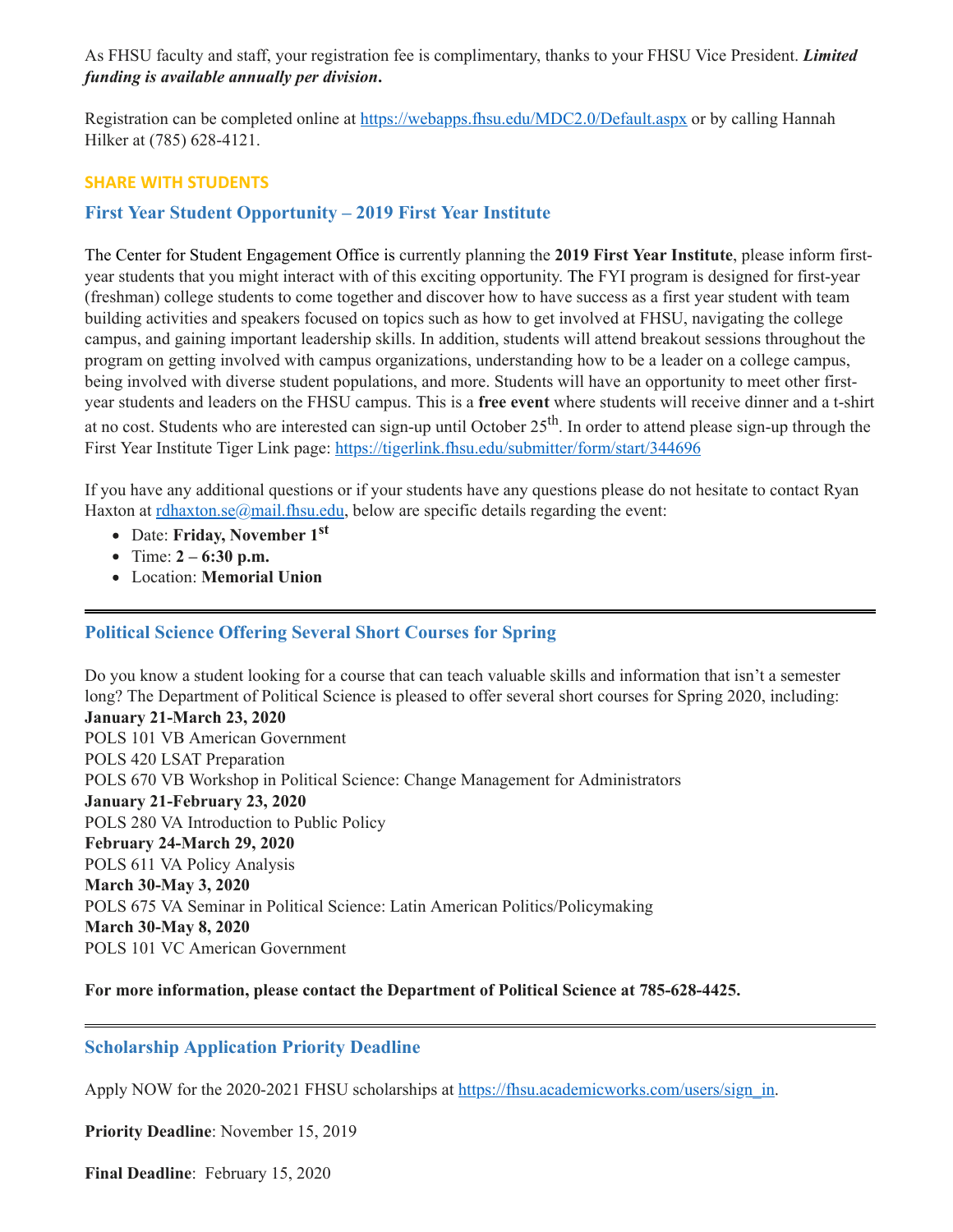If you haven't already submitted your 2020-2021 FHSU Scholarship Application, submit it NOW to meet the November 15<sup>th</sup> priority deadline! The online scholarship application will automatically match and recommend scholarships for which you are eligible, as well as allow you to search for and select scholarships for which you wish to apply.

Additional scholarship opportunities will be posted throughout the scholarship application cycle (September 15, 2019 - February 15, 2020). Be sure to log back into your scholarship account periodically to view additional opportunities that may be available.

You may view the FHSU scholarship opportunities before applying at [https://fhsu.academicworks.com/.](https://fhsu.academicworks.com/)

# <span id="page-17-0"></span>**Using Social Media in Your Job Search**

This interactive workshop will take place on **Wednesday, October 23**, at **12:30 p.m.** in the **Memorial Union Trails Room**. Let us help guide you through creating a professional LinkedIn profile and enhancing your network. Freshmen through seniors and graduate students in all majors are welcome to attend. Bring your laptop!

*Contact Career Services at [careers@fhsu.edu](mailto:careers@fhsu.edu) with any questions.*

# <span id="page-17-1"></span>**FHSU/Dane G. Hansen Internships**

There are 23 paid internships for spring or summer 2020 available through the FHSU/Dane G. Hansen Internship program. These internships are exclusively for FHSU students.

Most of the internships do not require a specific major. There are opportunities for students interested in agronomy, applied technology, IT, marketing/PR, graphic design, event planning, accounting, library programs, and other fields.

All of the internships are posted in Handshake. Students can go to <https://fhsu.joinhandshake.com/login> and log in with their TigerNetID, then click on the **Jobs** tab and in that search bar, type **FHSU/Dane G Hansen Internships**.

The application deadline is **November 1**.

This is a great opportunity for students to gain professional experience and build confidence. Please encourage them to apply.

### **STUDENT ABSENCES**

### <span id="page-17-2"></span>**American Criminal Justice Association Conference**

The Criminal Justice Club is hosting the region 3 conference of the American Criminal Justice Association on the FHSU campus the afternoon of Thursday, October 17 through Sunday, October 20. Students understand they are to contact their instructors regarding missed assignments.

Students attending events beginning at noon Thursday and all day Friday include: Luedke, Brooke Petersen, Tayler

Students attending events all day Friday include: Arnhold, Alayna (April) Beckman, Tyler Bellinger, Joseph